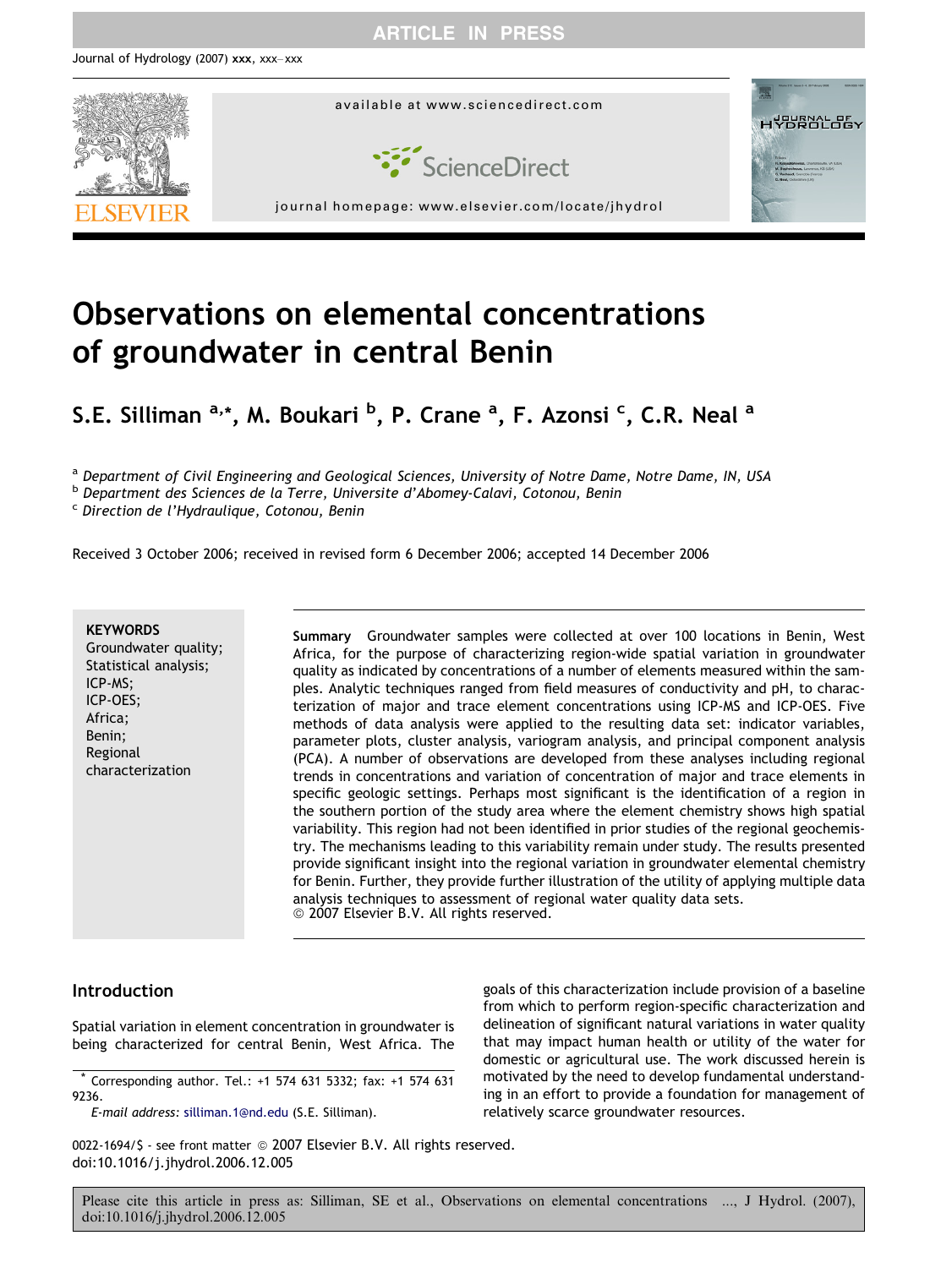<span id="page-1-0"></span>

The study reported below follows on the example of a number of other authors who have used statistical methods, in combination with data sets on elemental concentrations in water, to differentiate structure and sources represented in groundwater systems. A number of authors have, for example, reported on the analysis of the chemistry of precipitation (e.g., [Berg et al., 1994; Reimann et al., 1997;](#page-13-0) [Freydier et al., 1998; Goni et al., 2001](#page-13-0)), and groundwater (e.g., [Farnham et al., 2000; Kraemer et al., 1996\)](#page-13-0). [Goni](#page-13-0) [et al. \(2001\), Freydier et al. \(1998\)](#page-13-0) and others, for example, have used spatial patterns of groundwater chemistry to link groundwater quality to precipitation, with emphasis on the impact of sea spray, natural dry fallout and anthropogenic effects. Similarly, [Kraemer et al. \(1996\)](#page-13-0) used ICP-MS and Ion Chromatography to characterize trace elements to relate groundwater chemistry to flow pathways in Death Valley, California. [Farnham et al. \(2003, 2000\)](#page-13-0) have discussed the use of a number of statistical methods for the interpretation of groundwater element data. Hence, as suggested in the literature, element analysis utilizing ICP-MS (inductively coupled plasma-mass spectrometry), ICP-OES (inductively coupled plasma-optical emissions spectrometry) and related instrumentation provides a powerful tool, when combined with data analysis techniques, for characterizing spatial patterns in groundwater chemistry.

The present manuscript details the spatial description, at the regional scale, of groundwater elemental concentrations in central Benin. Samples were collected over three field seasons and assessed using several data analysis methods. The present study provides initial indication of regional trends in elemental concentrations, the degree of spatial variability in elemental composition, and regions of interest from the standpoint of unusual element concentrations and/or potential impact on human health.

# The study area

The study area, central Benin, West Africa, is bounded by latitude  $\sim$ 7° N through  $\sim$ 11°30′ N and longitude  $\sim$ 1°20′ E through  ${\sim}3^{\circ}$  E (an area of approximate dimension 500 km by 180 km: see Fig. 1). Based on the work of [Lelong \(1963\)](#page-14-0) [and Azonsi and Adjomayi \(2005\)](#page-14-0), it is known that Benin is an intertropical savanna with between 900 and 1500 mm of annual precipitation. The climate progresses from subequatorial in the south (with two rainy seasons: April through July and September through November) to tropical in the north (with one rainy season: May through September). Annual potential evapotranspiration is estimated to vary spatially from a mean value of 1350 mm in the south to 1700 mm in the north. Rainfall exceeds evapotranspiration for approximately 6 months out of the year in the south and 3 months out of the year in the north, thus providing the opportunity for recharge of the groundwater. Although a significant hydrologic monitoring network is available, the details of the hydrologic cycle, particularly in the study area, remain poorly defined.

The geology of Benin is largely composed of igneous and metamorphic Precambrian rocks (approximately 80% of the country including the entire study area) ([Boukari, 1980,](#page-13-0) [1982, 1989\)](#page-13-0). Sedimentary sequences (approximately 20% of the country) can be found in the coastal basin in southern Benin (Mesozoic and Cenozoic), the Paleozoic basin of Kandi



Figure 1 Simplified map of Benin, West Africa, with select cities, major roads and approximate sample locations shown (exact latitude and longitude of samples available electronically from the primary author). The numbers represent approximate location of wells sampled with the number representing the year of sampling (2, 3, and 4 representing, respectively, 2002, 2003, and 2004).

in northeastern Benin, and the Cambrian basin of Pendjari in northwestern Benin ([Pougnet, 1955; Affaton, 1975; Istituto](#page-14-0) [Ricerche Breda, 1982](#page-14-0)).

Within the study area, the metamorphic formations consist primarily of complex, undifferentiated migmatites but also include granulitic complexes and diverse gneisses, with less abundant amphibolites, mica schists, pyroxenites, serpentinites, quartzites and marbles ([Affaton, 1975; BRGM,](#page-13-0) [1978; Istituto Ricerche Breda, 1982, 1987\)](#page-13-0). The igneous formations are primarily composed of complexes of syn-tectonic to post-tectonic intrusions (granite with a medium to fine grain, granodiorite, monzodiorite, diorites, gabbros, diabase, and basalt) but also include some volcanic rocks (basalt and rhyolite). Volcanic sequences are also present and consist of felsic to intermediate rocks ([Boussari, 1975\)](#page-13-0) with veins of quartz, pegmatite, and diabase in various combinations.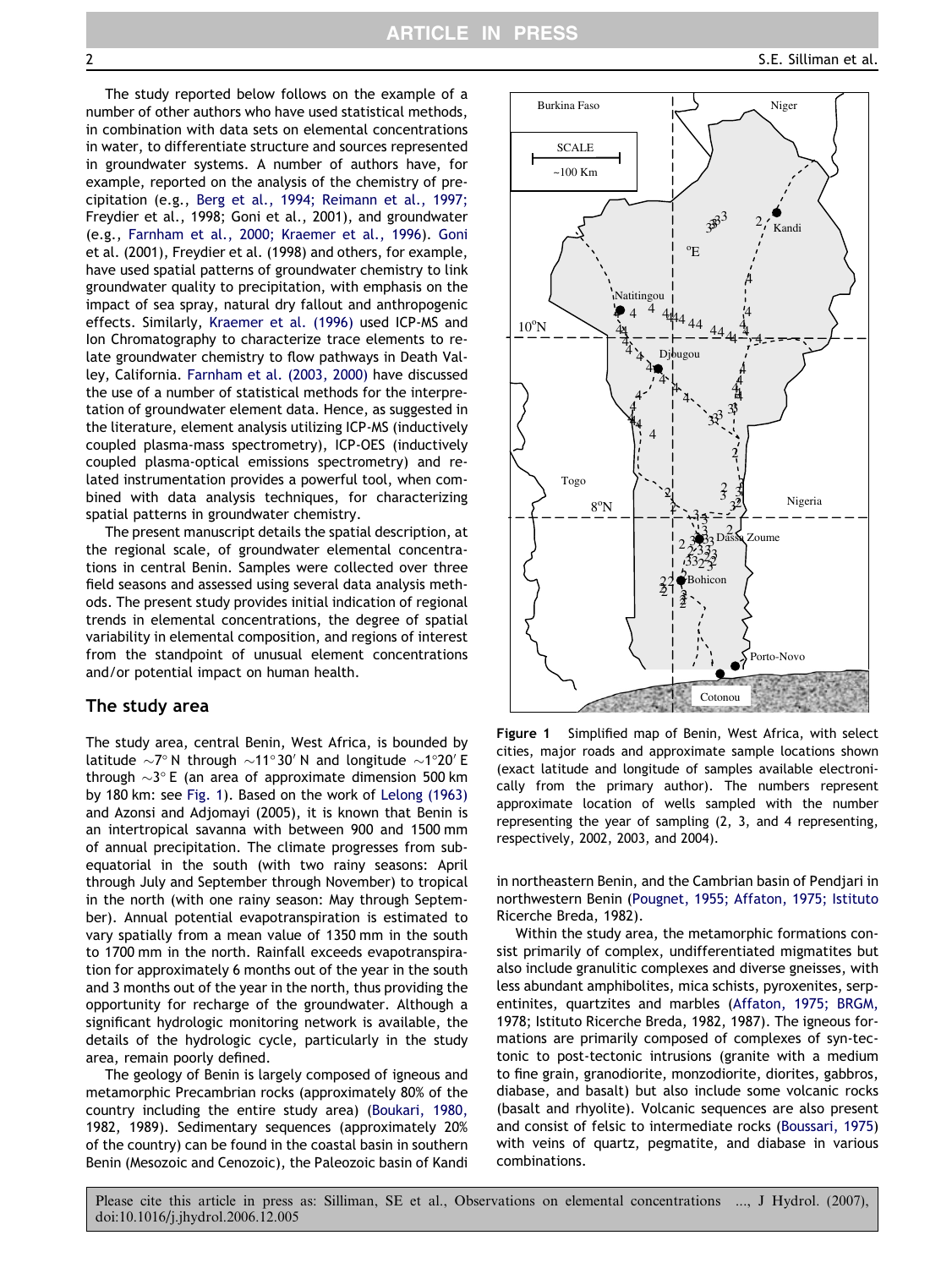The hydrogeology within the study region is based on fractured rock formations with minimal matrix porosity such that groundwater is derived primarily from regions of alteration or fractures. Alteration is most common in the upper 10–20 m of the subsurface and is associated either with shallow fracture networks or zones of disaggregation leading to formation of sand lenses and/or saprolites. Fractures are present beneath the zone of weathering, with fractures and joints forming potential groundwater flow routes. The fractures are generally sub-vertical, but variable in orientation.

Based on this geology, water supplies within the crystalline rocks of Benin are commonly developed from three ranges of depth that are differentiated by available porosity:

- Superficial aquifers in the shallow, altered rock. These aquifers exhibit an interstitial porosity and are commonly exploited as water supplies based on large-diameter, hand-dug wells.
- Deep fractured rock, with groundwater flow reliant solely on the porosity of the fractures. Development is pursued through drilling, typically with air hammers, to median depths of 60 m [\(Guiraud, 1975; Engalenc, 1978\)](#page-13-0). These wells are commonly equipped either with submersible pumps (where electricity is available and demand is sufficient to warrant construction of a centralized supply) or with manual pumps (hand or foot pumps).
- Fracture zones at the transition between the superficial aquifers and the deep aquifers. While these depths may exhibit behavior associated with both fracture flow and interstitial porosity, their behavior tends towards that of fractured media. These zones have been exploited both through construction of hand-dug wells and through drilling.

Land use in the region includes small acreage agriculture, rural residential, small urban, and undeveloped. Faced with the scarcity and poor quality of surface water, much of the population originally invested in large-diameter, hand-dug wells that penetrated only into the upper, weathered zones. Difficulties with these wells were observed both in terms of maintaining water quality and in terms of declining water levels between rainy seasons and during droughts. In the 1980s, programs were initiated to alleviate the water problems via installation of small-diameter, drilled wells penetrating into the deep fractured zones. As these wells penetrated to the deep fractures, it was anticipated that there would be the additional benefit of lower risk of direct anthropogenic contamination. Those drilled wells with a relatively small capacity  $(0.7-5 \text{ m}^3/\text{h})$  were equipped with manual (hand or foot) pumps, whereas select deep wells were equipped with submersible pumps in order to provide water supply for towns and villages with higher population density.

The wells sampled in this study are all in the deep aquifer and are equipped with manual pumps. Each was drilled by air hammer (with rotary drilling occasionally employed to penetrate altered rock near the surface) and was screened at the depth of the most productive fracture zone. Casing with grout was used to seal the well above the screen. Depths range from  $\sim$ 50 m in the southern por-

tion of the study area to  $\sim$ 70 m in the northern portion of the region. By focusing solely on wells drilled by air hammer, screened at the zone of production, and equipped with manual pumps, the variation in well chemistry related to variable methods of drilling, completion, or sampling (e.g., possible variation from high-capacity pumps found in the larger cities to buckets used in large-diameter wells throughout the country) is substantially reduced, thus reducing one important variable in the analysis of the resulting data.

#### Field sampling campaigns

A preliminary field sampling campaign was conducted in the year 2000 and included sampling of 20 wells. Although the resulting data base was considered unreliable due to difficulties in sampling and analysis protocols, this initial sampling effort aided significantly in guiding the design of the long-term sampling strategy (e.g., [Galbis-Reig, 2001\)](#page-13-0). Based on results derived from this initial effort, three field campaigns (2002–2004) were pursued and have provided data for this study. With sampling locations as shown in [Fig. 1](#page-1-0), these three field campaigns resulted in collecting samples from 37, 28, and 43 groundwater wells, respectively. Field methods are discussed in the following section.

Based on these field campaigns, samples were returned to the University of Notre Dame for analysis via a number of analytical devices including ICP-MS (inductively coupled plasma-mass spectrometry), ICP-OES (inductively coupled plasma-optical emission spectrometry) and specific ion electrodes.

The distribution of sampling points in Benin has involved a compromise between sampling for specific purposes (e.g., analysis of elevated concentration of nitrate and uranium in the southern portion of the study site) and sampling for the purpose of developing estimates of spatial structure (e.g., estimation of the variogram). While sampling to characterize specific contamination scenarios leads to a desire to concentrate sampling in specific regions, optimizing the estimate of the variogram leads to a desire to distribute sampling throughout the region of study (e.g., [Journel and](#page-13-0) [Huijbregts, 1978; Conwell et al., 1997](#page-13-0), others). With respect to Benin, assessment of the distribution of data following the 2003 sampling campaign demonstrated that the data were heavily clustered in the south-central region. In order to provide a distribution of samples more consistent with estimation of spatial statistics, the samples collected in the summer of 2004 were located based on a sampling design dedicated to increasing the utility of the data set for spatial statistical analysis. The result of this sample distribution is discussed below.

# Field methods used

As a result of the fact that the wells sampled within this study were actively in use by local populations, it was difficult to follow standard sampling procedure (purging multiple well bore volumes prior to collecting a sample). However, substantial effort was made to sample in a manner that would produce reliable data. The following summarizes the field methods employed: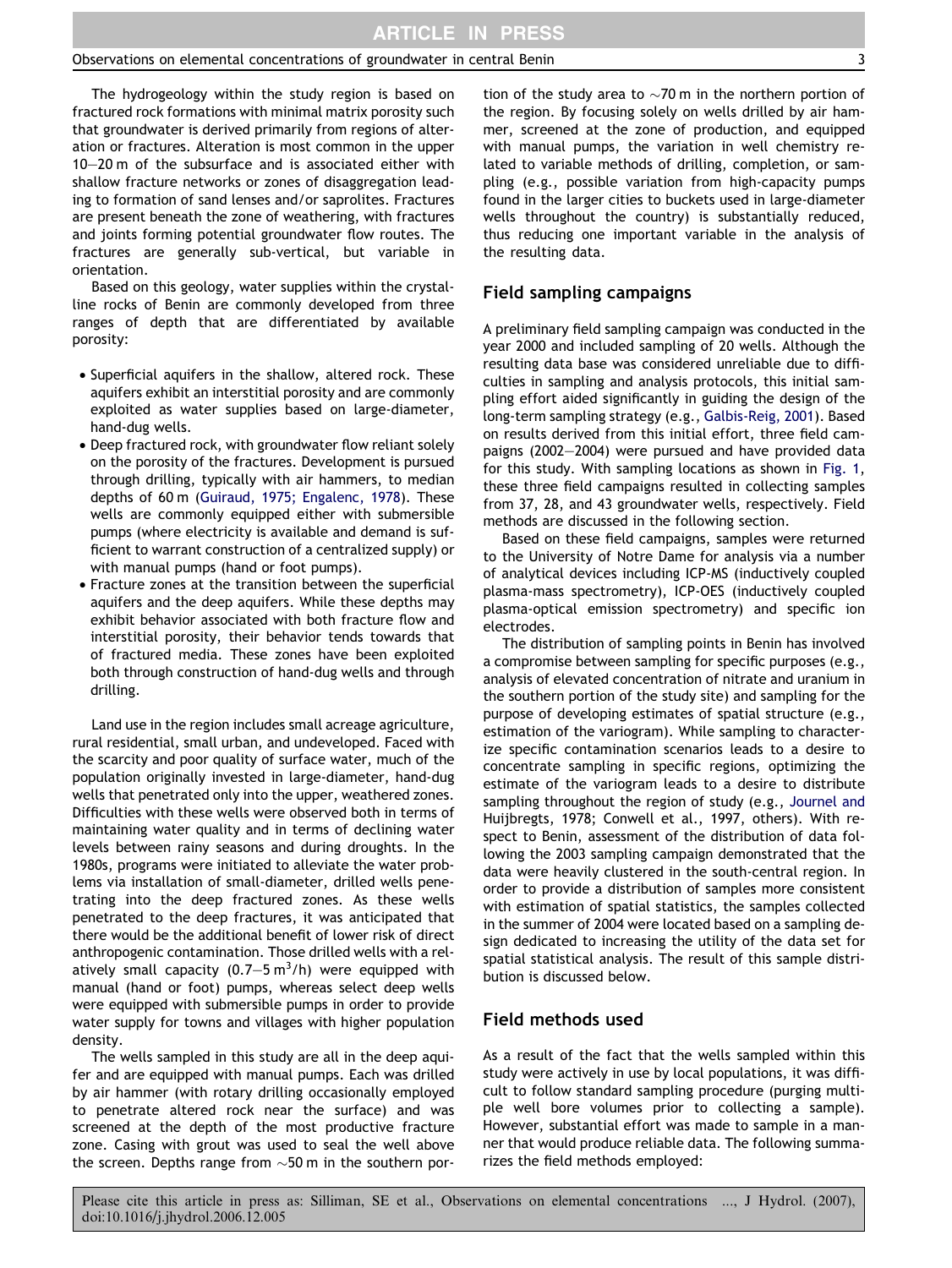S.E. Silliman et al.

- 1 As noted above, only drilled wells equipped with manual (hand or foot) pumps were included in this analysis. Thus data from hand-dug wells and/or wells equipped with submersible pumps were not included in the data analysis discussed below.
- 2 All wells sampled had been in active production by the local population within the previous 24 h. Further, the majority of wells were in active production when approached for sampling. Hence, concern regarding clearing of multiple well volumes prior to sampling was considered minimal as the water within the wells is refreshed (by pumping) on a nearly continuous basis. Despite this, our field procedure required, for any well not actively being pumped when we arrived for sampling, pumping a minimum of 100 cycles prior to collecting the sample. This level of cycling produces an estimated 100 l of water, thus it is recognized that it does not ensure complete flushing of the wellbore volume (with an estimated volume between 200 and 800 l). However, this cycling did ensure flushing of the pump cylinder and drop pipe (the pipe leading from the pump cylinder to the surface), which has a total estimated volume of approximately 15 l. Hence, it was assumed that the regular use of these wells combined with the 100 cycles pre-sampling was an adequate compromise between following standard development procedures and managing time spent at each sampling location (as well as concern by the local population regarding our monopolizing their pump).
- 3 Immediately after sample collection, 60 ml of water was filtered through a 0.45  $\mu$ m filter and acidified with 1.5 ml of concentrated nitric acid. A second 60 ml sample was collected without filtration or acidification. These samples were returned to the University of Notre Dame for elemental analyses. Due to the remote field conditions, these samples could not be refrigerated prior to return to the United States with lag periods as long as  $\sim$ 14 days.
- 4 An additional container of approximately 3 l of well water was collected to be tested at the site for temperature, pH, conductivity, and turbidity. As our equipment has improved over the 3 years of sampling, dissolved oxygen and salinity were added to the parameters sampled in the field, as was nitrate during the 2003 campaign. For consistency, only pH and conductivity are assessed from these parameters in the spatial analysis discussed below.

Beyond the scope of this paper, select samples were also collected for analysis of oxygen and nitrogen isotopes [\(Crane, 2005](#page-13-0)).

# Analytical methods used

The non-acidified/unfiltered samples were analyzed in the Notre Dame laboratory for chloride and fluoride using specific ion electrodes which were calibrated against standards ranging from 1.7 mg/l to 500 mg/l for chloride and 0.85 mg/ l to 49.5 mg/l for fluoride. Samples which were acidified and filtered were analyzed for both major and minor elements. Major elements were determined using ICP-OES. Minor and trace elements were determined using ICP-MS. In addition to well samples, samples of the nitric acid (diluted into distilled water) were analyzed.

Although samples from 2002 and 2003 were originally analyzed in the fall of those years ([Roope, 2003](#page-14-0)), respectively, using a Fisons quadrupole PQII STE ICP-MS, a new Thermofinnegan Element 2 high resolution magnetic sector ICP-MS was brought on-line in the fall of 2004. This unit has allowed greater precision in the measurement of trace elements. Hence, all samples were reanalyzed on this new unit and it is the results of analysis from this newer unit that are discussed below. Samples from 2002 and 2003 were kept refrigerated and acidified prior to analysis using the Element 2. The resulting list of parameters used in our analysis is provided in [Table 1.](#page-4-0) As discussed in the following paragraphs, additional elements were analyzed, but were eliminated from further analysis due to excessive numbers of non-detects (e.g., Al, Cs, Re, Sb, Bi, Th) or mass interference without an alternative isotope for analysis on the ICP-MS (e.g., Sc, As, Se, following on the work of [Stetzen](#page-14-0)[bach et al., 1994\)](#page-14-0).

Internal standards (Be, Ge, Y, In, Tb, and Tl) were used in the ICP-MS analyses of the water samples to correct for machine drift. Based on these estimates of drift on the internal standards, measured intensities for all samples were corrected for drift, background (blank) intensity, and then assessed against calibration curves based on the standards prepared from stock solutions of known concentration. All dilutions were conducted gravimetrically for greater accuracy. Finally, where possible, multiple isotopes were run for the same element in an effort to identify and avoid mass interferences on the ICP-MS. For Cr, Ti and Ni, two isotopes were analyzed for each element. In each case, the abundances measured for the two isotopes were different, with the isotope anticipated to be impacted by interference [e.g.,  $^{47}$ Ti with Si ( $^{28}$ Si<sup>18</sup>OH and  $^{30}$ Si<sup>16</sup>OH); <sup>53</sup>Cr with Cl<sup>-1</sup>  $(35)$ Cl<sup>18</sup>O and <sup>37</sup>Cl<sup>16</sup>O); <sup>60</sup>Ni with Mg and Cl<sup>-</sup> ( $^{25}$ Mg<sup>35</sup>Cl)] giving the higher abundance and showing positive correlation with an interfering element (e.g., Cl or Si). The isotopes exhibiting the lower abundances show no such correlations – these data are used in our analyses.

While all samples were analyzed for <sup>45</sup>Sc, <sup>75</sup>As and <sup>77</sup>Se, these data are not reported for the following reasons. For <sup>45</sup>Sc, a broad positive correlation was observed with Si (interference of  $^{28}Si^{16}OH$ ;  $^{29}Si^{16}O$ ); for  $^{75}As$ , a broad positive correlation was observed with Cl (interference of  $40Ar^{35}$ Cl); for 77Se broad positive correlations were observed with Ca and Cl, indicating abundances are enhanced by the <sup>40</sup>Ca<sup>37</sup>Cl (as well as the  $^{42}Ca^{35}Cl$ ) polyatomic interference. While the samples were re-run at medium and high resolution to try and resolve the element signal from that of the interference, the element signals were below detection at these higher resolutions.

Calibration standards and reference materials SLRS-3 (Riverine Water, NRC Canada; McLaren, 1994) and NIST 1643d (Trace Metals in Water) were included at several points in each analytical run on the ICP-MS in order to determine precision and accuracy of the results ([Table 2a](#page-5-0)). Examination of results for the reference materials indicates that ICP-MS results for  $Mg^{25}$  were not reliable. As Mg was also analyzed using the ICP-OES, the ICP-MS results were not utilized in the statistical analysis. With respect to  $Fe<sup>57</sup>$ , it was observed that the reference values for the low resolution on the ICP-MS were quite poor. Hence, Fe was rerun at medium resolution with substantially better results. However, Fe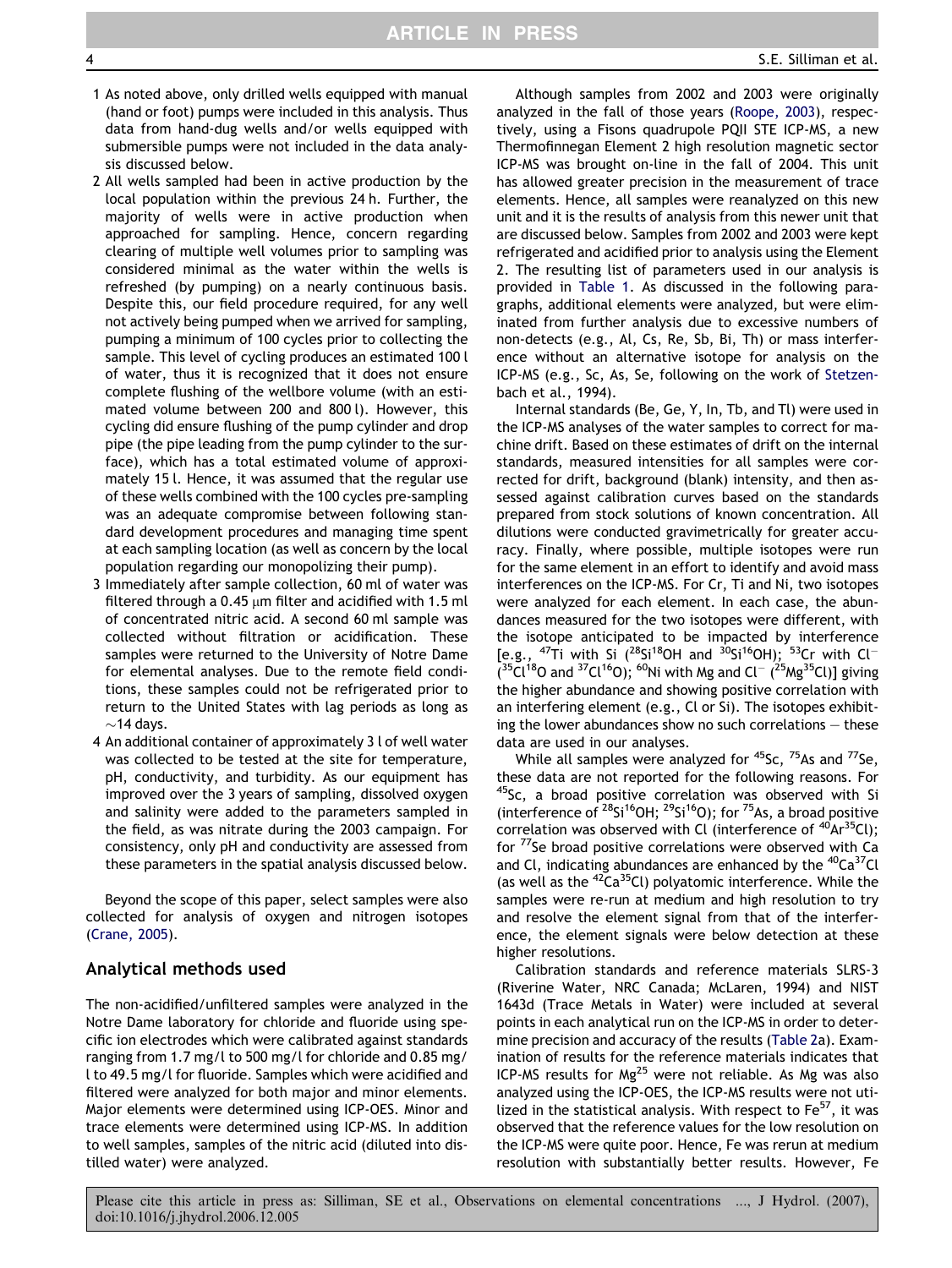<span id="page-4-0"></span>Table 1 Elements for which analytical results were used in the statistical analyses

| Element or parameter  | Mean/standard deviation/estimated detection limits | Comments               |  |
|-----------------------|----------------------------------------------------|------------------------|--|
|                       | of results with units indicated                    |                        |  |
|                       | Parameters included in final analysis              | Analysis method        |  |
| Ti <sup>49</sup>      | $1.7/2.9/0.7$ ppb                                  | ICP-MS                 |  |
| $V^{51}$              | 11.8/11.5/0.2 ppb                                  | ICP-MS                 |  |
| Cr <sup>52</sup>      | 3.3/7.8/0.7 ppb                                    | ICP-MS                 |  |
| Co <sup>59</sup>      | 0.52/0.62/0.02 ppb                                 | ICP-MS                 |  |
| Ni <sup>62</sup>      | 9.4/56/1.0 ppb                                     | ICP-MS                 |  |
| Cu <sup>63</sup>      | 3.1/4.5/0.2 ppb                                    | ICP-MS                 |  |
| Mo <sup>95</sup>      | 2.7/3.9/0.03 ppb                                   | ICP-MS                 |  |
| Sn <sup>118</sup>     | 0.06/0.13/0.04 ppb                                 | ICP-MS                 |  |
| $Pb^{206}$            | 0.38/0.39/0.02 ppb                                 | ICP-MS                 |  |
| $U^{238}$             | 12.8/59/0.003 ppb                                  | ICP-MS                 |  |
| $Mn^{55}$             | 106/165/0.03 ppb                                   | ICP-MS                 |  |
| $Zn^{64}$             | 75.7/158/0.4 ppb                                   | ICP-MS                 |  |
| Sr <sup>88</sup>      | 0.39/1.01/0.06 ppm                                 | ICP-MS and ICP-OES     |  |
| Ba <sup>137</sup>     | 0.15/0.15/0.04 ppm                                 | ICP-MS                 |  |
| Fl.                   | $0.54/0.72/\sim0.1$ ppm                            | Specific ion electrode |  |
| <b>Cl</b>             | 24.5/44.4/ $\sim$ 1.0 ppm                          | Specific ion electrode |  |
| Na <sup>330.237</sup> | 24.9/20.9/2.4 ppm                                  | ICP-OES                |  |
| Mg <sup>285.213</sup> | 21.2/17.1 / 0.40 ppm                               | ICP-OES                |  |
| Al <sup>308.215</sup> | 0.04/0.06/0.12 ppm                                 | ICP-OES                |  |
| Si <sup>251.611</sup> | 37.6/14.4/0.62 ppm                                 | ICP-OES                |  |
| p213.617              | 0.06/0.09/0.02 ppm                                 | ICP-OES                |  |
| S <sup>181.975</sup>  | 4.5/11.4/0.07 ppm                                  | ICP-OES                |  |
| K <sup>776.490</sup>  | 9.6/12.6/0.26 ppm                                  | ICP-OES                |  |
| Ca <sup>317.933</sup> | 48.3/44.2/1.41 ppm                                 | ICP-OES                |  |
| Fe <sup>238.204</sup> | 0.39/1.00/0.01 ppm                                 | ICP-OES*               |  |
| pH                    | 6.25/0.54                                          | Field probe            |  |
| Conductivity          | 434/364 µS/cm                                      | Field probe            |  |
| Latitude              | N/A                                                | N/A                    |  |
| Longitude             | N/A                                                | N/A                    |  |

Elements analyzed by ICP-MS include the mass analyzed whereas those analyzed by ICP-OES include the wavelength used in the laboratory analysis.

\* Fe was run on both the ICP-MS and the ICP-OES. As Fe concentrations were more consistent with the reference concentrations used with the ICP-OES, only these results are reported here.

was also run on the ICP-OES with a range of result concentrations more consistent with the concentrations in the reference solution used with the OES. Hence, a choice was made to use only the ICP-OES data for Fe in the statistical analysis below.

All samples were also analyzed on a Perkin Elmer 3300 XL ICP-OES for major ions. Following a similar method to that detailed above for the ICP-MS, internal standards (Y and In) were used to correct for machine drift. Final measured counts were corrected for drift, background (blank) intensity, and then assessed against calibration curves based on the standards prepared from stock solutions of known concentration. All dilutions were conducted gravimetrically for greater accuracy. Multiple wavelengths were run for each element to allow comparison of calibration curves and consistency with reported values for the reference solutions. The wavelengths used in the statistical analysis below were selected based on their providing better calibration curves for the range of sample concentrations and greater reproducibility of standards and reference materials than the alternate wavelength.

As with the ICP-MS, calibration standards and reference materials SLRS-3 and NIST 1643d were included at select points in each analytical run in order to determine precision and accuracy of the results [\(Table 2b](#page-5-0)). It was observed in completing this comparison with reference solutions that none of the wavelengths for the ICP-OES provided reasonable results for Ba. As  $Ba^{137}$  data from the ICP-MS were considered reliable, only these values are used in the statistical analysis.

# Data analysis methods used

As discussed by previous authors, use of multiple data analysis techniques can provide substantial insight into the information contained in a data base of water quality data (e.g., [Farnham et al., 2000](#page-13-0) and others). In the present study, analysis of the final element concentrations (as well as the field values for conductivity, pH, latitude, longitude and select concentration ratios) was performed in multiple stages including exploratory data analysis, indicator vari-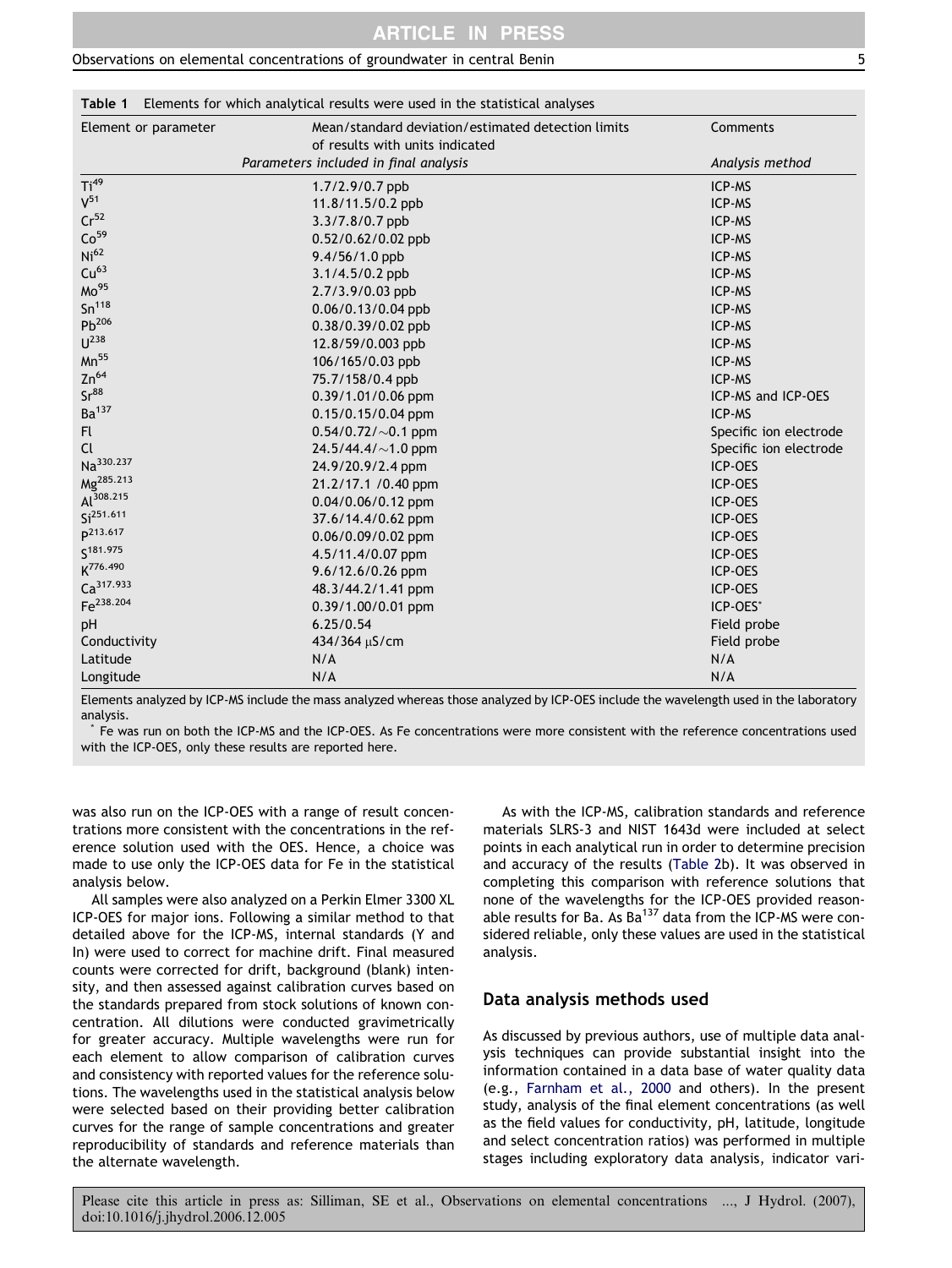<span id="page-5-0"></span>Table 2 Results for the ICP-MS analysis of standard reference materials NIST 1643d (trace elements in water) and the National Rese[a](#page-4-0)rch Council of Canada SLRS-3 (Riverine Water) (Panel a)<sup>a</sup> and results for the ICP-OES analysis of standard reference materials NIST 1643d and the NRCC SLRS-3 (Panel b) $<sup>b</sup>$ </sup>

|                                      |           | <b>NIST 1643d</b>    |                       |                    |                             |            | CRC SLRS-3           |                       |                    |                             |
|--------------------------------------|-----------|----------------------|-----------------------|--------------------|-----------------------------|------------|----------------------|-----------------------|--------------------|-----------------------------|
|                                      |           | Average<br>$(N = 8)$ | Standard<br>deviation | Certified<br>value | 95% Confidence<br>(± value) |            | Average<br>$(N = 5)$ | Standard<br>deviation | Certified<br>value | 95% Confidence<br>(± value) |
| Panel a                              |           |                      |                       |                    |                             |            |                      |                       |                    |                             |
| $V^{51}$                             |           | 34.42                | 0.97                  | 35.1               | 1.4                         |            | 0.55                 | 0.10                  | 0.3                | 0.02                        |
| $Cr^{52}$                            |           | 17.67                | 0.72                  | 18.5               | 0.2                         |            | 0.34                 | 0.05                  | 0.3                | 0.04                        |
| Cr <sup>53</sup>                     |           | 17.92                | 1.02                  | 18.5               | 0.2                         |            | 1.13                 | 0.31                  | 0.3                | 0.04                        |
| Fe <sup>57</sup><br>(low range)      |           | 222.49               | 63.15                 | 91.2               | 3.9                         |            | 108.0                | 10.1                  | 100                | $\overline{2}$              |
| Co <sup>59</sup>                     |           | 24.70                | 0.55                  | 25                 | 0.59                        |            | 0.041                | 0.005                 | 0.027              | 0.003                       |
| Ni <sup>60</sup>                     |           | 58.69                | 1.10                  | 58.1               | 2.7                         |            | 1.02                 | 0.03                  | 0.83               | 0.08                        |
| Ni <sup>62</sup>                     |           | 56.28                | 1.55                  | 58.1               | 2.7                         |            | 0.92                 | 0.12                  | 0.83               | 0.08                        |
| Cu <sup>63</sup>                     |           | 20.37                | 0.91                  | 20.5               | 3.8                         |            | 1.38                 | 0.09                  | 1.35               | 0.07                        |
| Cu <sup>65</sup>                     |           | 20.70                | 1.20                  | 20.5               | 3.8                         |            | 1.38                 | 0.11                  | 1.35               | 0.07                        |
| $\mathsf{As}^{75}$                   |           | 55.94                | 1.20                  | 56.02              | 0.73                        |            | 0.83                 | 0.03                  | 0.72               | 0.05                        |
| $Se^{77}$                            |           | 11.58                | 1.54                  | 11.43              | 0.17                        |            |                      |                       |                    |                             |
| Mo <sup>95</sup>                     |           | 116.5                | 3.86                  | 112.9              | 1.7                         |            | 0.21                 | 0.038                 | 0.19               | 0.01                        |
| Cd <sup>111</sup>                    |           | 7.37                 | 0.81                  | 6.47               | 0.37                        |            | 0.018                | 0.002                 | 0.013              | 0.002                       |
| $Sb^{121}$                           |           | 55.47                | 2.22                  | 54.1               | 1.1                         |            | 0.16                 | 0.006                 | 0.12               | 0.009                       |
| $Pb^{206}$                           |           | 18.15                | 0.88                  | 18.15              | 0.64                        |            | 0.071                | 0.009                 | 0.068              | 0.007                       |
| $Pb^{207}$                           |           | 19.01                | 1.00                  | 18.15              | 0.64                        |            | 0.072                | 0.009                 | 0.068              | 0.007                       |
| $Pb^{208}$                           |           | 19.27                | 1.09                  | 18.15              | 0.64                        |            | 0.073                | 0.009                 | 0.068              | 0.007                       |
| $U^{238}$                            |           |                      |                       |                    |                             |            | 0.044                | 0.003                 | 0.045              | 0.005                       |
| $Mg^{25}$                            |           | 6044                 | 1719                  | 7989               | 35                          |            |                      |                       |                    |                             |
| $Mn^{55}$                            |           | 35.28                | 2.90                  | 37.66              | 0.83                        |            | 3.19                 | 0.27                  | 3.9                | 0.3                         |
| $\mathsf{Fe}^{57}$<br>(medium range) |           | 93.62                | 8.22                  | 91.2               | 3.9                         |            | 89.0                 | 4.97                  | 100                | $\mathbf{2}$                |
| $Zn^{64}$                            |           | 75.14                | 5.09                  | 72.48              | 0.65                        |            | 1.75                 | 0.35                  | 1.04               | 0.09                        |
| $Zn^{66}$                            |           | 72.48                | 3.74                  | 72.48              | 0.65                        |            | 1.69                 | 0.33                  | 1.04               | 0.09                        |
| Sr <sup>88</sup>                     |           | 302.43               | 5.78                  | 294.8              | 3.4                         |            | 31.23                | 4.74                  | 28.1               |                             |
| Ba <sup>137</sup>                    |           | 517.71               | 18.86                 | 506.5              | 8.9                         |            | 14.37                | 0.96                  | 13.4               |                             |
|                                      |           | <b>NIST 1643d</b>    |                       |                    |                             | CRC SLRS-3 |                      |                       |                    |                             |
|                                      | Average   |                      | Certified             | 95% Confidence     |                             | Average    | Standard             |                       | Certified          | 95% Confidence              |
|                                      | $(N = 2)$ |                      | value                 | (± value)          |                             | $(N = 4)$  | deviation            |                       | value              | $(\pm$ value)               |
| Panel b                              |           |                      |                       |                    |                             |            |                      |                       |                    |                             |
| Na 330.237                           | 15.12     |                      | 22.07                 | 0.64               |                             | 1.96       | 0.48                 |                       | 2.3                | 0.2                         |
| Mg 285.213                           | 8.60      |                      | 7.989                 | 0.0035             |                             | 1.72       | 0.01                 |                       | 1.6                | 0.2                         |
| Al 308.215                           | 0.19      |                      | 0.1276                | 0.0035             |                             | 0.11       | 0.00                 |                       | 0.031              | 0.003                       |
| Si 251.611                           | 3.08      |                      | 2.7                   |                    |                             | 1.93       |                      |                       |                    |                             |
| K 766.490                            | 2.53      |                      | 2.356                 | 0.0035             |                             | 0.62       | 0.03                 |                       | 0.7                | 0.1                         |
| Ca 317.933                           | 31.64     |                      | 31.04                 | 0.50               |                             | 6.05       | 0.04                 |                       | 6.0                | 0.4                         |
| Fe 238.204                           | 0.07      |                      | 0.0912                | 0.0039             |                             | 0.08       | 0.00                 |                       | 0.1                | 0.002                       |

<sup>a</sup> Only those elements reported for the reference material are tabulated. Numbers in bold are not certified values. Data are reported in ppb.

<sup>b</sup> Only those elements used in the analysis and reported in the reference materials are tabulated. Numbers in bold are not certified values. Data are reported in ppm.

able analysis, variogram analysis, cluster analysis and principal component analysis. These five levels of analysis allowed delineation of: (i) spatial patterns in single parameters, (ii) relationships among pairs of parameters (or parameter ratios), (iii) statistical (spatial) structure in single parameters (or parameter ratios), (iv) clusters of samples of similar chemical composition, and (v) groupings of parameters which describe the overall variability observed in the data. The combination provided a multifaceted analysis strategy.

Spatial patterns in single parameters were investigated through use of indicator variables determined for multiple target levels for each of the measured parameters. Specifically, for each target level, each sample was assigned either as 0 (sample value below the target level for the parameter of interest) or as 1 (sample value greater than or equal to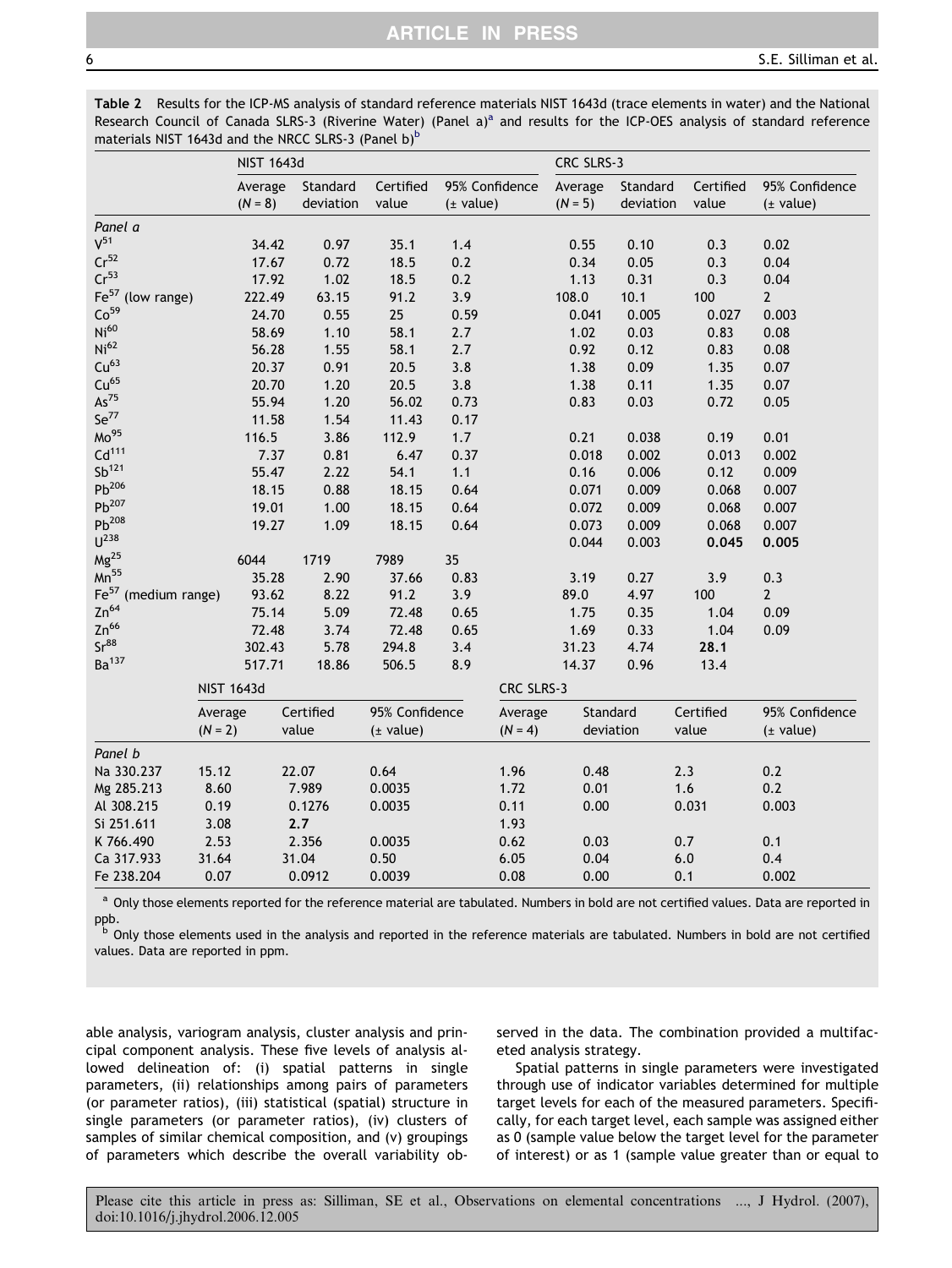the target level for the parameter of interest). Spatial plots were then generated contrasting the locations at which the indicator variable was equal to one versus equal to zero (for a particular parameter and a particular target level), thus providing the ability to highlight spatial patterns for each of the parameters.

Relationships among pairs of parameters were studied visually via plotting each parameter against every other parameter via linear, semi logarithmic, and log–log plots (following on the exploratory data analysis techniques of [Tukey, 1977](#page-14-0)). Further, ratios anticipated to provide insight into relationships in groundwater quality were also assessed (these included Na/Cl, Si/Cl, Si/Ca, Si/Sr, and Si/U). Visual analysis (versus calculation of correlations) allowed identification of interactions between pairs of parameters regardless of whether the interactions were characterized as linear trends or more complex patterns.

Variogram analysis provided a measure of the spatial statistical structure in individual parameters, assessed over the sample locations. Although the details of generating variograms are beyond the scope of the present manuscript (see [Journel and Huijbregts, 1978](#page-13-0) and others for details), the variogram (classically called the semivariogram) is here estimated as one-half the sum of the squared differences in parameter values for a series of distance classes ( $h_i$  <  $|h| \leq h_k$ ), where |h| is the magnitude of separation distance between two sample locations (without consideration of the angle of separation). Estimated drift (spatial variation in the mean parameter value) was removed from each parameter prior to estimation of the variogram.

Variogram analysis requires careful design of the spatial distribution of data points so as to obtain adequate numbers of data pairs in each distance class of interest. As indicated above, the 2004 sampling campaign was designed to provide appropriate spatial distribution of data points. The difference in distribution of data pairs before and after the 2004 sampling campaign is shown in Fig. 2 for a lag-distance class of approximately 20 km. It is concluded, based on this distribution of sample pairs, that the overall distribution of sampling locations, while somewhat over-weighting the southern portion of the study area, is sufficient for assessing spatial statistical structure within the data.

In order to investigate clustering among the samples and patterns among the parameters (excluding latitude and longitude), cluster analysis and principal component analysis were applied to the data (e.g., [Salman and Ruka'h, 1999\)](#page-14-0). Cluster analysis [\(Kaufman, 1990; Aldenderfer and Blashfield,](#page-13-0) [1984](#page-13-0)) was applied to the original data without correction for spatial drift. Within our work, cluster analysis involved estimation of the Euclidian distance,  $D_{m,n}$ , between two sample points,  $x_m$  and  $x_n$ , defined as the square root of the sum of the square differences of each of the M parameter (concentration) values,  $P_{\gamma}$ , for those samples:

$$
D_{m,n} = \left\{ \sum \left[ P_{\gamma}(\boldsymbol{x}_m) - P_{\gamma}(\boldsymbol{x}_n) \right]^2 \right\}^{0.5}
$$

Cluster analysis allowed identification of groups of sample points that have similar chemical compositions based on this Euclidian distance.

Principal component analysis allowed identification of structure or groupings among the parameters (e.g., [Jolliffe,](#page-13-0) [2002; Farnham et al., 2003\)](#page-13-0). Although various approaches



Figure 2 Change in number of pairs by distance class through addition of the 2004 data (stars are pre-2004 whereas circles are post 2004). The goal was to maintain approximately uniform numbers of data pairs through a separation distance of approximately 300 km (approximately 1/2 the maximum separation distance in the study area).

are available for principal component analysis, the choice was made for the present analysis to transform each parameter to a standardized normal distribution. The analysis was then applied to these transformed data. The results provide indications of groups of parameters that explain variability within the transformed data set.

# Results

Summary statistics are provided in [Table 1](#page-4-0) as are estimates of detection limits for each parameter. In the following paragraphs, the general results for each analysis technique are presented. These results are then integrated in the analysis section of this manuscript.

#### Indicator variable analysis

Indicator variable analysis was utilized to explore the data for spatial structure within individual variables. This analysis led to a number of observations that were consistent across multiple elements. [Fig. 3](#page-7-0), for example, shows all sample locations with the locations of high values for pH (left), conductivity (center), and P (right), where high values are plotted with dots and low values are plotted as  $\times$ 's. It is noted that there is close spatial correspondence in southern Benin of sample locations with high values of conductivity and high values of pH (as indicated by the samples enclosed by the box). This region also corresponds to sample locations showing low concentrations of P (as indicated by the lack of circles in this region). Elevated values in this region were observed for a number of parameters, including: conductivity, pH, Fe, Ca, S, Mg, Na, Cl, Fl, Zn, Mn, and Mo. Parameters showing relatively low concentrations in this region include: P, Sn and, to a lesser degree, Si. In addition, a number of parameter ratios showed decreased magnitude in this region: examples include Si/Cl,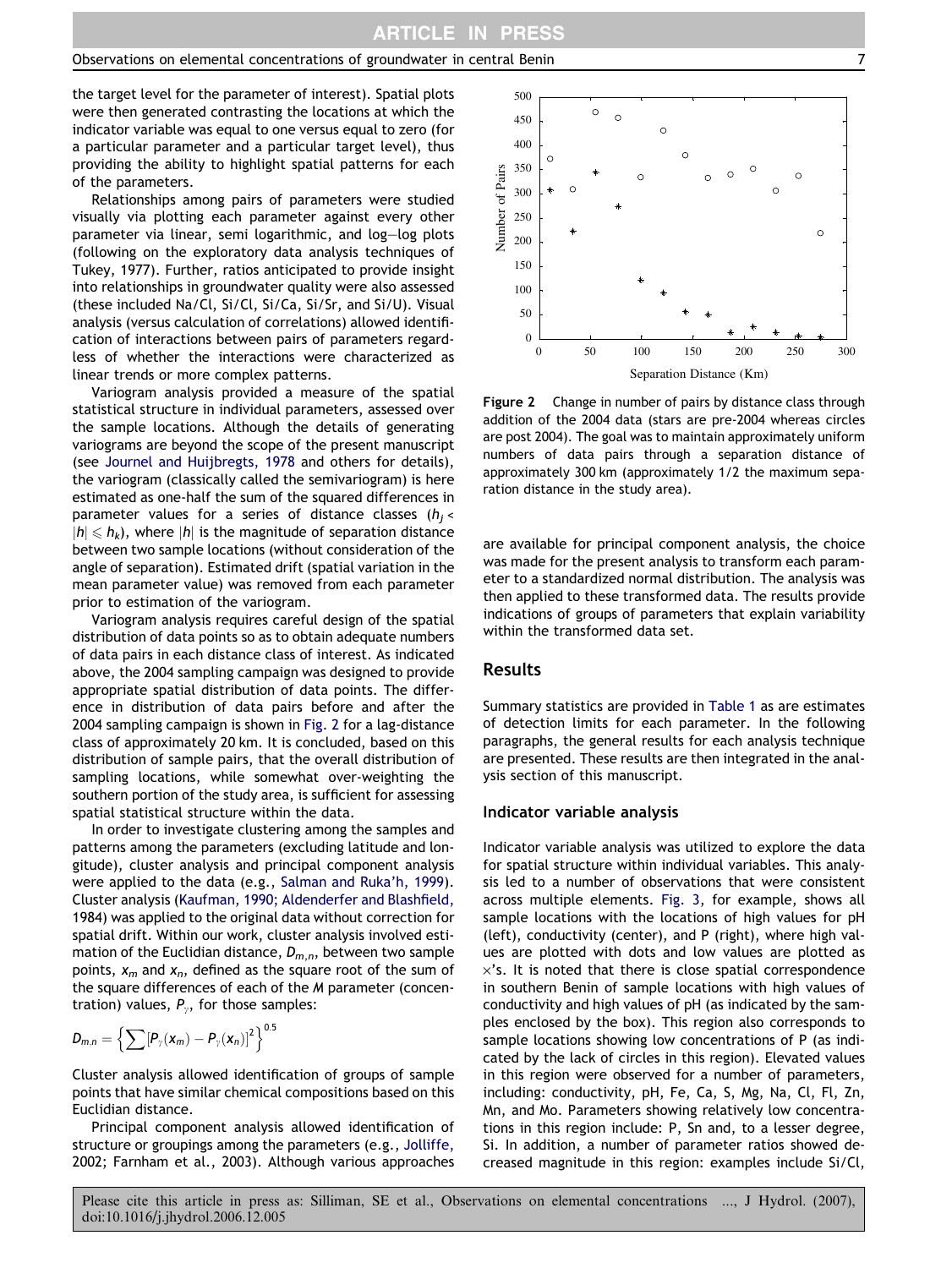<span id="page-7-0"></span>

Figure 3 Indicator variable analysis illustrating consistent clustering of high pH (left), high conductivity (middle), and low phosphorus (right) in south-central portion of study area (indicated in figure). High values are indicated by dots whereas low values are plotted with  $\times$ 's. The threshold value for pH was 6.7, conductivity was 0.55 mS/cm, and phosphorus was 0.05 mg/l. The oval in the upper left portion of the left figure indicates two wells which are also identified by a number of the data analysis techniques.

Si/Conductivity and P/U. As discussed below, this region is identified by a number of the analysis techniques as being a region with an elemental composition substantially different than that observed for the majority of the study region.

A second observation identified using indicator variables was the difference in chemical composition of two wells in the northwest portion of the country. These two wells are shown by the oval in the left image of Fig. 3. Although not obvious from these plots, these two points had extremely low values for conductivity and pH as well as very low concentrations for a number of major and minor elements (including Si and P in addition to Ca, Na, etc.). Examination of the geology indicates that these two wells are drilled into a substantially different lithology than the other wells sampled in this study (the region is dominated by quartzite). Hence, water from these wells exhibits a substantially different element composition.

#### Plotting of parameter pairs

Exploratory analysis using parameter plots provided a number of insights into the data. A summary of the relationships discussed below are contained in [Table 3](#page-8-0).

First, as might be anticipated from geochemical arguments, there were a number of positive relationships identified (increase in one parameter accompanied by an increase in the second parameter: the relationship may be linear or non-linear). Such relationships were observed, for example, among Na, Cl, K, Ca, Mg, and conductivity. There were also a number of positive relationships between major elements (as well as conductivity and pH) and trace elements. Examples include positive relationships between Ca (as well as a number of other major elements) and the trace elements U and V. A select number of inverse relationships (increase in one parameter accompanied by a decrease in the second parameter) were also identified. The predominant elements involved in inverse relationships were Si and P, each against a number of the major and trace elements. Finally, drift in parameter values was identified through plotting individual parameter values against latitude and longitude.

Parameter plots also allowed identification of outliers and local deviation in regional trends. For example, the two points in northwestern Benin identified in Fig. 3 appeared as outliers in several of the parameter plots in the form of concentrations significantly below those of other wells in the region. In addition, locally increased concentrations in a number of major and trace elements were observed at a select number of locations at the lower latitudes (e.g., between latitudes  $7.5^{\circ}$  N and  $8^{\circ}$  N). This local increase in concentration is apparent for example in the variation of Na with latitude as shown in [Fig. 4.](#page-8-0) Finally, for several parameters, the wells north of 11 $^{\circ}$  N latitude show increased mean concentration as compared to the mean concentrations observed south of 11 $^{\circ}$  N (again, the variation of Na with latitude shown in [Fig. 4](#page-8-0) provides an example of this type of deviation).

#### Variogram analysis

Variogram analysis (using both variogram clouds and variograms averaged over distance classes) was applied to each of the elements following transformation into log space and then removing linear drift in the log-data (with the exception of pH for which no logarithm was taken). The variograms discussed were omni-directional such that no dependence on orientation of the data pairs is considered in this analysis. Outliers were identified and removed through an iterative process based on analysis of the variogram cloud (plot of squared difference versus separation distance for each data pair, prior to averaging over distance classes – see [Journel and Huijbregts, 1978](#page-13-0); for further discussion of the variogram and variogram clouds).

As noted above, the spatial sampling pattern was designed so as to allow estimation of the variogram over maximum distances of approximately 1/2 the largest dimension of our study area with approximately equal number of pairs of data in each distance class. Sufficient data points are available to provide reasonable numbers of data pairs (e.g., greater than 40) for distance classes as small as 5.0 km. At distances classes of approximately 20 km, the number of data pairs in each class is approximately 300.

[Fig. 5](#page-9-0)a illustrates the variogram for pH for two different distance classes (5.0 and 20 km, respectively). The similarity in the underlying variogram structure for these two lag distances indicates that the refinement of distance class is likely sufficient for interpretation of the spatial behavior of pH for lag distances greater than approximately 5– 10 km. Similar to several of the variograms calculated from the project data, the variogram for pH shows an initial nugget effect and relatively smooth rise to a sill, with a structure similar to an exponential model (e.g., [Journel and](#page-13-0) [Huijbregts, 1978](#page-13-0)).

[Fig. 5b](#page-9-0) shows a second common pattern observed. Shown for sodium and a distance class of 20 km, the variogram shows a relatively constant value at short lags followed by a rise at large lag distances. This structure is relatively con-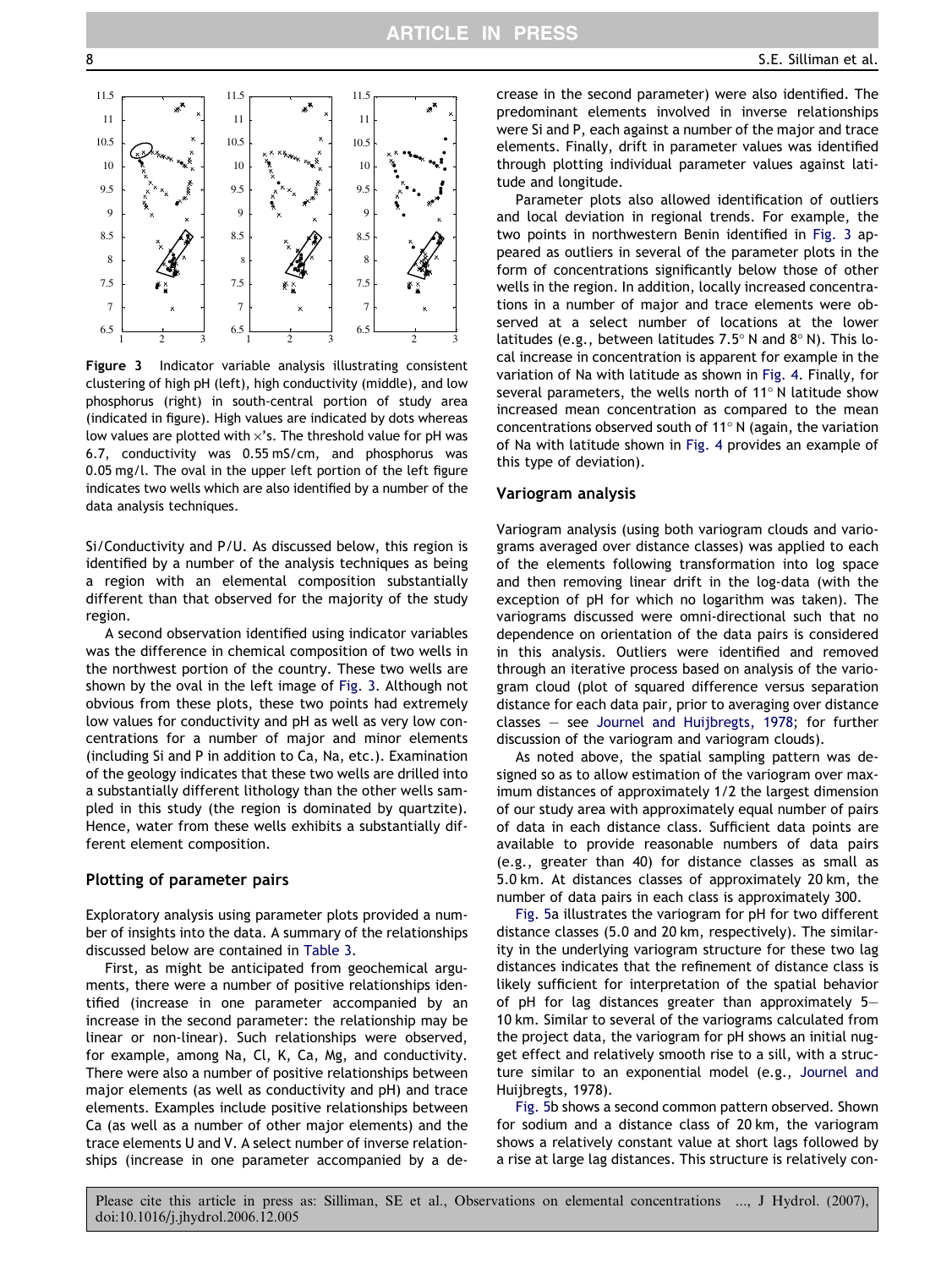# ARTICLE IN PRESS

<span id="page-8-0"></span>Observations on elemental concentrations of groundwater in central Benin 9

| Parameter         | Positive relationship <sup>a</sup>                      | Negative relationship <sup>a</sup> | Possible outliers       |
|-------------------|---------------------------------------------------------|------------------------------------|-------------------------|
| Cond.             | pH, Ca, Cl, Fl, Cr, K, Mg, Na, Ba, Sr, U, Ti            | P, Lat, Si                         | 2 below 0.04            |
| pH                | Cond, Ca, Sr                                            | P, Cu                              | 3 below 5.0             |
| Cl                | Cond, Ca, K, S, Mg, Na, Fl, Sr, Mo, Ba, Sr, U, Mn, V    | Lat, P                             | 0                       |
| Fl.               | Cond, Cl, S, Na, Mo                                     | Lat, P                             | 2 above 5 ppm           |
| Ca <sup>313</sup> | Cond, pH, K, Mg, Na, Cl, Fl, Sr, Mn, U, Mo, S, V        | Lat, P                             |                         |
| K <sup>776</sup>  | Long, Cond, pH, Ca, S, Mg, Na, Cl, Fl, Ba, Sr, U, Mo, V | Lat                                | 2 above 40 ppm          |
| S <sup>181</sup>  | Cond, Ca, K, Mg, Na, Cl, Fl, Sr, Ti, U                  | Si                                 | 0                       |
| P <sup>213</sup>  |                                                         | Cond, pH, Mg, Na, Mn, Mo           | 2 below 0.03            |
| Si <sup>251</sup> | P                                                       | Cond, pH, Cl, S, Mo                | 1 above 100, 4 below 10 |
| $Mg^{285}$        | Cond, pH, Ca, K, Na, Cl, Ba, Sr, V                      | Lat, P                             | 2 below 10.             |
| Na <sup>330</sup> | Long, Cond, pH, Ca, K, S, Mg, Cl, Fl, Ba, Sr, U, Mo     | Lat, P, Si                         | 2 below 3 ppm           |
| Ba <sup>137</sup> | Cond, Mg, Sr, V                                         | Lat                                | 3 below 10 ppb          |
| Sr <sup>88</sup>  | Cond, pH, Ca, K, S, Mg, Na, Cl, Ba, U, V, Ti            | Lat, P                             | 1 above 3000 ppb,       |
|                   |                                                         |                                    | 2 below 10 ppb          |
| $Zn^{64}$         | Ni                                                      |                                    | 0                       |
| $Mn^{55}$         | Na, Fl, Co, Ti                                          | Lat, P                             |                         |
| $U^{238}$         | Long, Cond, Ca, K, S, Na, Cl, Fl, Sr, Mo                | Si                                 |                         |
| $Pb^{206}$        | Cu, Ni, Cr                                              |                                    |                         |
| Sn <sup>118</sup> | Complex relationship with several parameters            |                                    |                         |
| Mo <sup>95</sup>  | Cond, pH, Ca, K, Mg, Na, Fl, Mn, U                      | P, Si                              |                         |
| Cu <sup>63</sup>  | Pb, Ni                                                  | pH                                 |                         |
| Ni <sup>62</sup>  | Si, Zn, Pb, Cu, Co, Cr, Ti                              | Lat                                | 2 above 100 ppb         |
| Co <sup>59</sup>  | Mn                                                      |                                    | 0                       |
| $Cr^{52}$         | Pb                                                      |                                    | <sup>n</sup>            |
| $V^{51}$          | Si, Mg, Ba                                              |                                    | 4 below 0.6 ppb         |
| Ti <sup>49</sup>  | Long, Cond, S, Mg, Na, Cl, V                            | Lat, P                             | 1 above 10 ppb          |

Table 3 Relationships among parameters recorded during process of plotting each pair of parameters

A reported positive or negative relationship should not be interpreted, here, as an indication of the value of the correlation coefficient as not all relationships were linear and several that were identified were relatively weak relationships. Long = longitude, Lat = latitude, Cond = conductivity.

Positive relation = increase in one parameter generally corresponds to increase in other parameter; negative relation = increase in one parameter generally corresponds to decrease in other parameter; number obvious outliers = number of points identified as possible outliers based solely on parameter plots.



Figure 4 Variation in concentration of Na versus latitude (degrees north latitude) illustrating select location with high Na concentrations between 7.5 $^{\circ}$  N and 8 $^{\circ}$  N and increasing mean concentrations north of 11 $^{\circ}$  N.

sistent with a Gaussian-variogram model and was observed for many of the major elements.

[Table 4](#page-10-0) provides a summary of which parameters provided variograms with identifiable structure and, where appropriate, the estimated nugget, range and sill of the variogram.

# Cluster analysis

Cluster analysis was performed on standardized parameter values (value minus the mean and divided by the standard deviation) excluding latitude and longitude and using Euclidian distance as the measure of difference between sample locations. No corrections were made for drift, nor were the variables transformed into log space.

Results were assessed using the resulting dendrogram and plots of the spatial distribution of groups. An example of a graph of spatial groups is shown in [Fig. 6.](#page-11-0) Specifically, [Fig. 6](#page-11-0) provides a spatial map of the location of the 70 sample locations that have the most similar parameter values (smallest separation distances on the dendrogram) shown by the  $' \times'$  symbol versus the remaining sample locations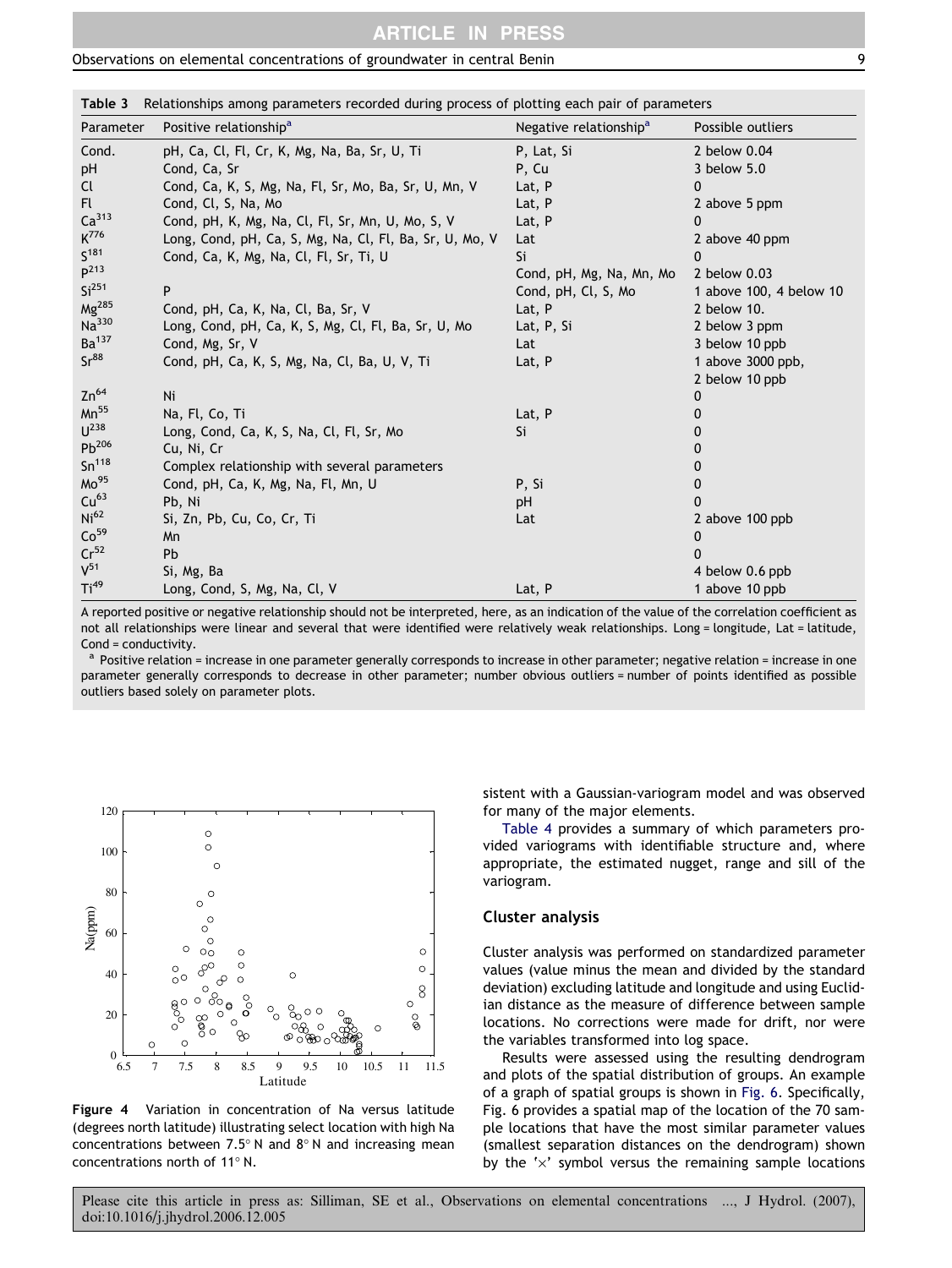

Figure 5 (a) Variogram for pH using distance classes of 5.0 km (stars) and 20 km (circles) illustrating a possible nugget of approximately 0.15, a range of approximately 50–100 km, and a sill of approximately 0.3. (b) Variogram of Na for 20 km distance classes illustrating the Gaussian-type behavior of many of the major and trace elements.

that demonstrate larger variation in parameter values (larger separation distances) as represented by the dots on the figure. The largest cluster outside of the main cluster of 70 sample locations involves only 3 wells, hence all points outside the large cluster have relatively distinct chemistries.

Two primary observations are made with respect to these results. First, there is a cluster of wells in south-central Benin (see [Fig. 6](#page-11-0)) where the chemistry is highly variable as indicated by the number of points in this region which are not in the large cluster. This region coincides with the region of elevated concentration of several elements identified through the parameter plots and as identified with the indicator variable analysis (compare with [Fig. 3\)](#page-7-0) and is discussed further below. Second, two wells in the northwestern portion of the sampling region form a separate cluster (identified by the oval in [Fig. 6](#page-11-0)), consistent with the results obtained through the exploratory data analysis and indicator variable analysis indicating that these two wells have element chemistries substantially different than the majority of other wells (compare with [Fig. 3](#page-7-0)).

#### Principal component analysis (PCA)

For PCA, all parameters with the exception of pH were first transformed into log space and then standardized (through subtraction of the transformed mean and division by the transformed standard deviation). Those parameters judged to have excessive values below detection limit were removed from the analysis. Latitude and longitude were not included in the analysis. The resulting data set included 23 parameters.

The results of the PCA, provided in [Table 5](#page-12-0) for the first three components, show that the first three components explained 35%, 13%, and 10% of the total variance, respectively. Hence, approximately 60% of the variability in the transformed data set is explained by the first three components.

Looking at the weights within the individual components, it is observed that the first component is dominated by positive loadings with approximately uniform weights ( $\sim$ 10 $-$ 11% each) from Na, Mg, Ca, and Conductivity. A second group of elements each contributes weights of  $\sim$ 6 $-$ 8% (Cl, Fl, Sr, and K). Hence, the first component reflects, to a large degree, major elements within the groundwater system.

The second component is dominated by several trace metals (Cu, Pb, Ni, Zn, Co, Cr), thus implying that the variation in groundwater chemistry is described, independent of the major elements, by variation in the dissolved trace metals. The third component is dominated by Si, Sn, Cr, and V.

These results imply nearly complete separation of large loadings on the parameters in the first three components (e.g., Cr is the only parameter that has high loading in more than one component) with no significant negative loadings of the major contributors. One interpretation of this result, consistent with the results from the other analysis techniques and classical interpretation of principal components in mixed systems, is that these three components represent different, but not competing, sets of processes or mechanisms that have impacted the groundwater chemistry (i.e., there is no indication of mixing).

#### Analysis

The data presented herein, along with the combination of analysis methods, lead to several observations regarding groundwater characteristics in the study area. Many of these observations are further supported by comparison of the sample locations with their hydrogeologic setting as derived from examination of a hydrogeologic map available for this region (Carte Géohydraulique, 1985). Among the observations are:

#### Regional geologic control

The results confirm that major changes in geology can result in identifiable changes in elemental composition. While this observation was expected, it provides confidence in the methodology, particularly in terms of the statistical meth-

<span id="page-9-0"></span>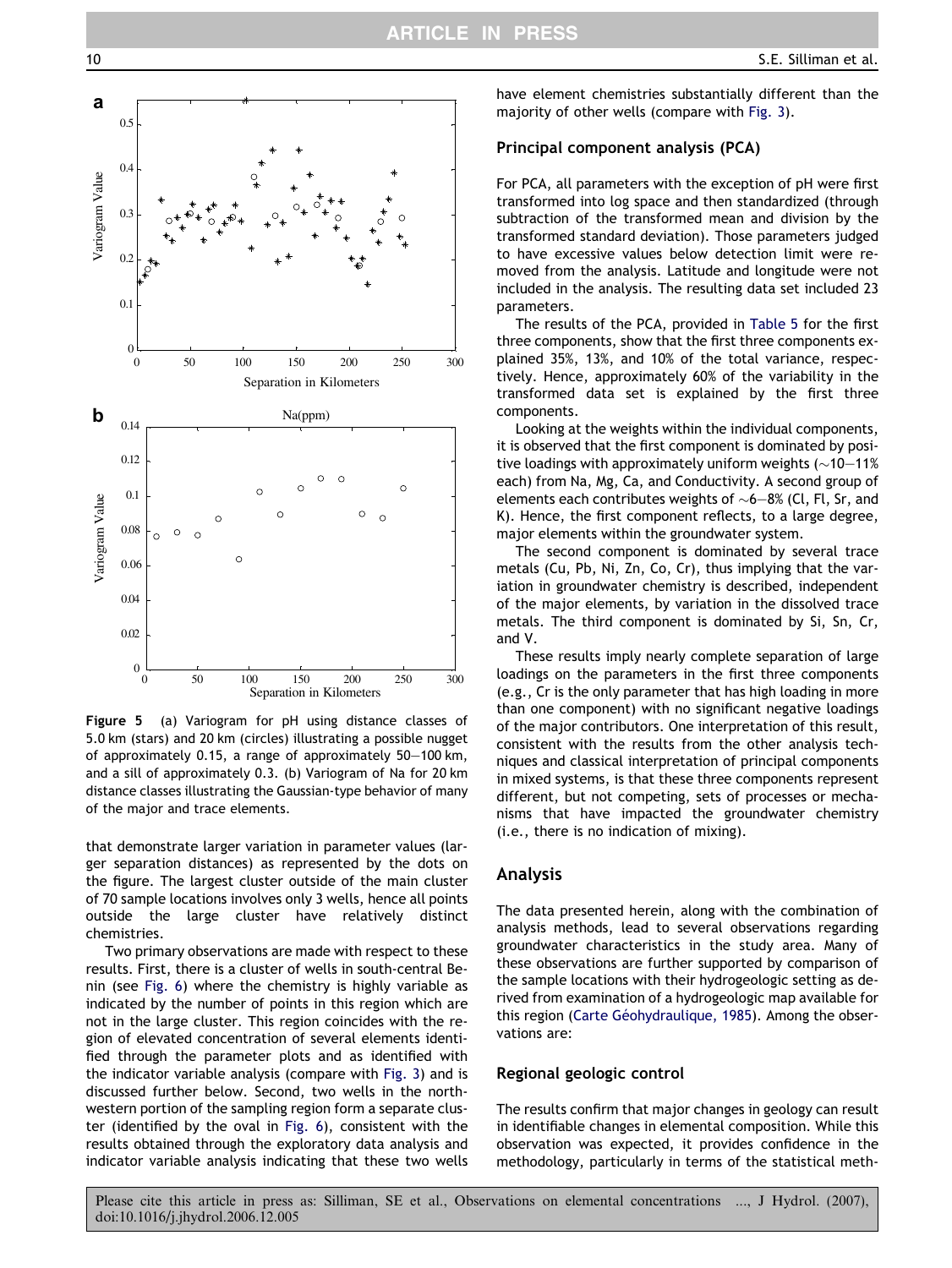<span id="page-10-0"></span>

| Table 4 Results of variogram analysis for the logarithm of the data |  |  |  |  |  |  |
|---------------------------------------------------------------------|--|--|--|--|--|--|
|---------------------------------------------------------------------|--|--|--|--|--|--|

| Parameter       | Drift correction | Structure                    | Nugget | Range (km) | Sill  |  |  |
|-----------------|------------------|------------------------------|--------|------------|-------|--|--|
| Cond (mS/cm)    | Y                | Y                            | 0.07   | 120        | 0.10  |  |  |
| pH <sup>a</sup> | N                | Y                            | 0.17   | 100        | 0.31  |  |  |
| Cl (ppm)        | Y                | Y                            | 0.18   | 110        | 0.28  |  |  |
| Fl (ppm)        | Υ                | N                            | 0.08   | N/A        | N/A   |  |  |
| Va (ppb)        | N                | Υ                            | 0.21   | >300       | >0.30 |  |  |
| Cr (ppb)        | Y                | Y                            | 0.16   | 280        | 0.22  |  |  |
| Co (ppb)        | Y                | Y                            | 0.16   | 90         | 0.28  |  |  |
| Ni (ppb)        | Y                | N                            | 0.07   | N/A        | N/A   |  |  |
| Cu (ppb)        | N                | Υ                            | 0.17   | 150        | 0.28  |  |  |
| Mo (ppb)        | Y                | Y                            | 0.2    | 200        | 0.34  |  |  |
| Sn (ppb)        |                  | Excessive non-detects        |        |            |       |  |  |
| Pb (ppb)        | N                | $\mathsf{N}$                 | 0.065  | N/A        | N/A   |  |  |
| $U$ (ppb)       | Y                | N                            | 0.68   | N/A        | N/A   |  |  |
| Mn (ppb)        | N                | Y                            | 0.35   | 220        | 0.85  |  |  |
| Zn (ppb)        | Y                | N                            | 0.30   | N/A        | N/A   |  |  |
| Sr (ppb)        | Υ                | Y                            | 0.08   | 150        | 0.11  |  |  |
| Ba (ppb)        | Y                | N                            | 0.17   | N/A        | N/A   |  |  |
| Na (ppm)        | Υ                | Υ                            | 0.075  | 250        | 0.125 |  |  |
| Mg (ppm)        | Υ                | Y                            | 0.08   | 150        | 0.14  |  |  |
| Al (ppm)        |                  | <b>Excessive non-detects</b> |        |            |       |  |  |
| Si (ppm)        | Y                | ${\sf N}$                    | 0.035  | N/A        | N/A   |  |  |
| $P$ (ppm)       |                  | <b>Excessive non-detects</b> |        |            |       |  |  |
| S (ppm)         |                  | Excessive non-detects        |        |            |       |  |  |
| K (ppm)         | Υ                | Y                            | 0.02   | 250        | 0.07  |  |  |
| Ca (ppm)        | Y                | Y                            | 0.10   | 200        | 0.16  |  |  |

Drift correction indicates whether or not a correction was necessary for observed drift in the data. Structure refers to:  $(Y)$  = the presence of a consistent increase in the value of the variogram with separation distance, (N) = a pure nugget effect. Range and sills are estimated where possible within the variability of the data based either on exponential or Guassian variogram models. Results presented here are for a lag distance of approximately 28 km, with use a lag distance of  ${\sim}5$  km to clarify behavior at small separation distances.

pH variogram based on pH, not log(pH), values.

odology used to identify spatial changes in groundwater chemistry. This observation is supported by the identification of two wells in northwestern Benin (in the region of Natintingou, and as identified in [Figs. 3 and 6](#page-7-0)) and a group of wells in northern Benin (west of Kandi), which demonstrate differences in elemental composition as compared to the regional analysis, while maintaining similar elemental compositions within each group. These differences were identified through the parameter plots, indicator variables, and cluster analysis. They were further supported through examination of the reported geology at the location of the wells. The two wells near Natintingou, for example, are in a quartzite, which contrasts with the gneiss present at the vast majority of the other well sites.

# Spatial trends

Spatial trends in the elemental composition were identified. These include decline in mean concentration with latitude for major elements such as Cl, Na, Mg, and K, as well as for trace elements such as Ba and Ni. Subtle increases in mean concentration with latitude were also observed for select trace elements such as P. Select trace elements also showed a tendency towards increasing concentration with longitude, including U, Mo, and Ni. It is anticipated that these large-scale trends result from regional variation in mineralogy, as well as variation in precipitation patterns.

The variograms indicate that variation in the drift-corrected element concentrations may show correlation, for select elements, over significant distances (e.g., 100– 200 km). This is consistent with the observation that large regions of the study region are of a relatively consistent geology. It is noted further, for those variograms showing structure, that the nugget effect is often a significant percentage of the sill (e.g., 50% or greater  $-$  see Table 4), implying that variability at the local scale (in addition to analytical error) is a significant part of the overall variability in observed concentrations. Additional studies at much shorter lag distances would likely help to separate the impact of analytical error from local variability. Unfortunately, such studies are not possible at the present time in this region of Benin.

#### South-central Benin

The most significant unanticipated result of the statistical analyses was the identification of the region in south-central Benin (identified by the indicator variable and cluster anal-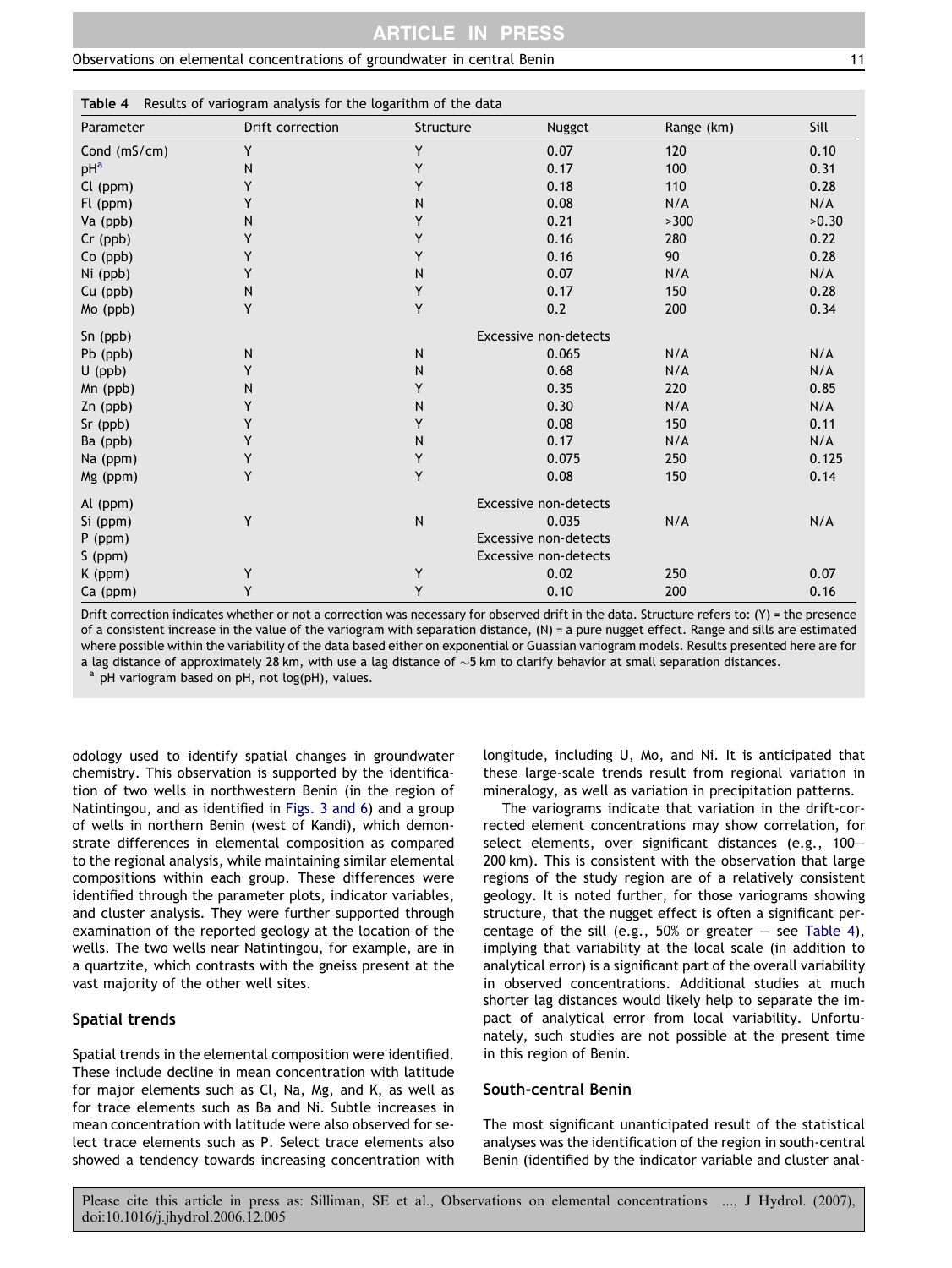<span id="page-11-0"></span>

Figure 6 Results from cluster analysis showing locations of the 70 wells with the smallest separation distances  $(x)$  versus those wells that fell outside of this group (the dots). It is noted that a cluster of wells exists in south-central Benin (enclosed region on the plot) for which each well has an elemental composition that is quite different from all other wells (including other wells in this cluster). The region is similar to the region identified using indicator variable analysis. The two wells in the northwestern portion of the study area identified by the previous methods are also identified by cluster analysis (the two points in the oval).

yses as outlined in [Figs. 3 and 6](#page-7-0)) for which the groundwater exhibits an element composition that is both substantially different than the average composition observed in the remainder of the study region and variable (spatially) from well to well within this region. This region had not been previously identified through hydraulic or chemical methodologies as being unique or exceptional.

Two analysis methods were used to further explore the data from this region. Both methods involved separating the total data set into two subsets based on cluster analysis as shown in Figs. 6. Of the 34 samples excluded from the primary cluster, 25 were located within the region of interest. While these 25 samples could have been assessed separately based solely on geographic proximity, a decision was made to base separation of the data on a consistent measure, in this case the cluster analysis, rather than an arbitrary choice based solely on geographic location.

These two data sets were then assessed via exploratory data analysis. The results of this analysis demonstrated two primary features. First, the points included in the smaller data set, particularly those identified to be from the region of interest, were significantly over-represented in the higher concentrations of the major elements. Second, the data in the smaller data set demonstrated a higher variation than the data in the larger group of samples. Both of these observations indicate that the water in this region is significantly different, in terms of concentrations, than the water in the larger region of Benin. However, the analysis also indicated that the data in both groups tended to follow very similar trends between parameters.

The second assessment of these data was performed using principal component analysis as applied to the same two subsets of the entire data set. Component weights were compared for: (i) the entire data set, (ii) the larger data subset (those points within the large cluster), and (iii) the smaller data subset (those points excluded from the large cluster). Consistent with the discussion provided above for the entire data set, the first component was reflective of the major elements for all three data sets. Further, consistent across the three data sets, the first significant appearance of Si was in the third component.

Review of the parameter weights in the first component show that all three data sets have significant weights on conductivity, Ca, Na, Mg and Cl; i.e., several of the major elements. Significant differences occur, however, for select elements, including Fl, Sr, Ti, and K. Generally, the larger subset shows more consistency with the entire data set than does the smaller subset. Hence, there is consistency among the entire data set and two subsets as expressed in the major elements. However, the two subsets show significant difference in terms of the contribution of the secondary elements.

This difference among the three data sets is further highlighted in the third component (the first component with significant contribution from Si for each of the data sets). Although all three show significant weight on Si, there are substantial differences in the remaining parameter weights. As compared to the weights for the full data set, for example, the smaller subset shows significantly increased weights on Fl, Cu, K and pH with reduced weights on V and Cr (as well as a lower weight on Si). The larger subset shows greater weight on Ti and lower weight on Si (as compared to the full data set). Although not based in geochemical analysis, these results imply that there is a significant difference between the two subsets of the data regarding the interplay among the parameter groupings.

In attempting to identify unique controls on elemental composition consistent with the original assessment of the complete data set and the analysis of the data subsets, patterns in geology, land-use, and precipitation were considered. Following on [Tardy \(1969\)](#page-14-0), it is anticipated that each of these may impact groundwater chemistry and variability in this chemistry.

Reviewing the hydrogeology of Benin (Carte Hydrogeologique, 1985) and associated discussion in [Boukari \(1982\),](#page-13-0) it is observed that the south-central region of the study area that was identified via data analysis [\(Figs. 3 and 6](#page-7-0)), more so than other regions within the study area, is characterized by relatively rapid changes in rock type, with variation among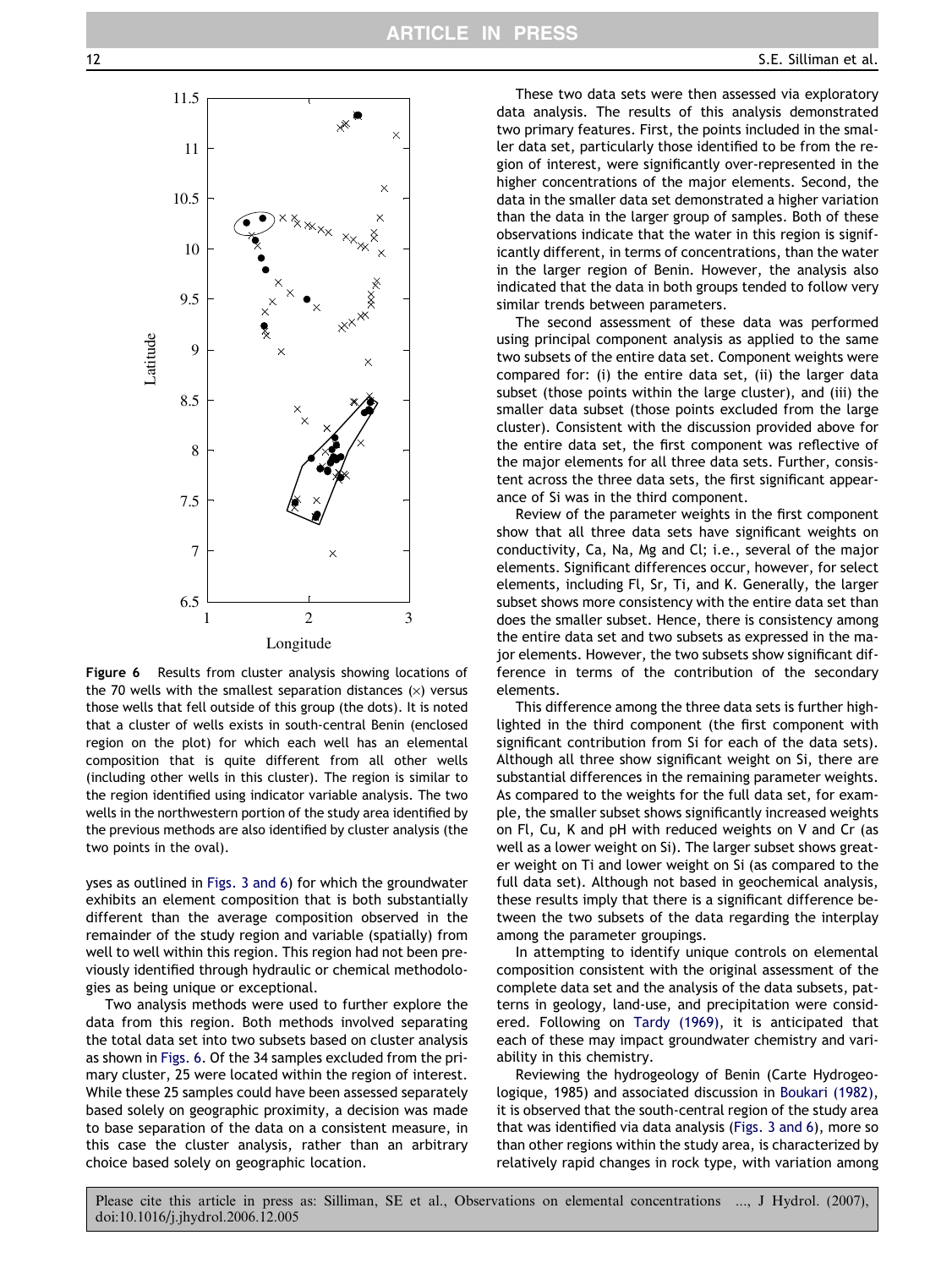<span id="page-12-0"></span>Table 5 Results of the principal component analysis – first three components

| Parameter             | Principal component 1 |        | Principal component 2 |        | Principal component 3 |        |
|-----------------------|-----------------------|--------|-----------------------|--------|-----------------------|--------|
| % Variance explained: | 34.9                  |        | 12.7                  |        | 9.6                   |        |
|                       | Loading               | Weight | Loading               | Weight | Loading               | Weight |
| Cl                    | 0.25                  | 0.06   | 0.08                  | 0.01   | $-0.14$               | 0.02   |
| Fl.                   | 0.26                  | 0.07   | $-0.02$               | 0.00   | 0.05                  | 0.00   |
| Ti                    | 0.19                  | 0.03   | 0.13                  | 0.02   | 0.23                  | 0.05   |
| V                     | 0.17                  | 0.03   | 0.01                  | 0.00   | 0.39                  | 0.15   |
| Cr                    | $-0.02$               | 0.00   | 0.29                  | 0.09   | 0.30                  | 0.09   |
| Co                    | 0.10                  | 0.01   | 0.31                  | 0.10   | $-0.20$               | 0.04   |
| Ni                    | 0.04                  | 0.00   | 0.38                  | 0.15   | $-0.21$               | 0.05   |
| Cu                    | $-0.03$               | 0.00   | 0.45                  | 0.20   | 0.08                  | 0.01   |
| Mo                    | 0.22                  | 0.05   | 0.09                  | 0.01   | $-0.12$               | 0.01   |
| Sn                    | $-0.04$               | 0.00   | $-0.07$               | 0.00   | 0.39                  | 0.15   |
| Pb                    | 0.02                  | 0.00   | 0.44                  | 0.20   | 0.10                  | 0.01   |
| U                     | 0.22                  | 0.05   | $-0.02$               | 0.00   | $-0.17$               | 0.03   |
| Mn                    | 0.17                  | 0.03   | 0.08                  | 0.01   | $-0.216$              | 0.05   |
| Zn                    | 0.04                  | 0.00   | 0.34                  | 0.12   | $-0.15$               | 0.02   |
| Sr                    | 0.29                  | 0.08   | $-0.14$               | 0.02   | 0.00                  | 0.00   |
| Ba                    | 0.19                  | 0.03   | 0.08                  | 0.01   | 0.15                  | 0.01   |
| Na                    | 0.32                  | 0.10   | 0.05                  | 0.00   | $-0.11$               | 0.01   |
| Mg                    | 0.32                  | 0.10   | $-0.06$               | 0.00   | 0.12                  | 0.01   |
| Si                    | 0.02                  | 0.00   | 0.06                  | 0.00   | 0.48                  | 0.23   |
| Κ                     | 0.28                  | 0.08   | 0.07                  | 0.00   | 0.17                  | 0.03   |
| Ca                    | 0.33                  | 0.11   | $-0.10$               | 0.01   | 0.04                  | 0.00   |
| pH                    | 0.22                  | 0.05   | $-0.22$               | 0.05   | $-0.11$               | 0.01   |
| Cond                  | 0.33                  | 0.11   | $-0.09$               | 0.01   | $-0.02$               | 0.00   |

The score is the value associated with the individual parameter for the given component and represents the directional cosine of rotation in parameter space. The weight is the square of the score and represents the percent contribution of the parameter value to the resulting component.

gabbros, gneisses, and granites and associated significant variations in mineralogy. While this variability may not provide an immediate explanation for the elevated concentrations of major elements in this region, it does provide potential insight into increased variability of both the major and trace elements.

Previous assessments (e.g., Carte Hydrogeologique, 1985) also indicate that the reliability of water supply is substantially lower in the south-central region than it is elsewhere in the study area. Reliability, in this environment, is closely related to water storage capacity of the fractured rock and the overlying depth of weathered rock. Lower reliability, as measured by critical drop in water level during droughts, is an indication that there is minimal storage within this particular region, suggesting a thin weathered zone and minimal storage within the fractures ([Boukari, 1982\)](#page-13-0). This environment results in greater sensitivity and response to water quality variations of recharge waters. Further, in this setting, opportunity for dissolution of major and trace elements may vary spatially due both to variation in residence time in the weathered zone and fractured zones (resulting from spatial variation in depth of weathering) as well as minimal mixing and more rapid response to local variation in quality of recharge waters. As such, impact of application of agricultural chemicals such as lime and fertilizers (as well as sensitivity to other anthropogenic contaminants) may be more significant in this region than in regions where a deeper weathered zone would tend both to minimize the impact of these chemicals and smooth the spatial/temporal variation in recharge chemistry related to application of these chemicals.

Finally, review of precipitation patterns in Benin illustrates that this region represents a region of transition from the southern sub-equatorial to the northern tropical climates. Hence, the variability in timing and, more importantly, chemical composition of precipitation may be greater in this region than in regions further to the south or further to the north.

This discussion of the relatively unique element chemistry in the identified region of south-central Benin indicates that this region is more complex than the remainder of the study area in terms of groundwater quality. The importance of this complexity is highlighted by the observations both that all of the wells for which elevated uranium concentrations have been observed (with a maximum observed concentration of 491 ppb) are located within this region and that the government agency in Benin responsible for water quality issues (Direction de l'Hydraulique) has reported that the highest incidence of nitrate contamination is reported in this general region of Benin. Hence, the results from this data analysis effort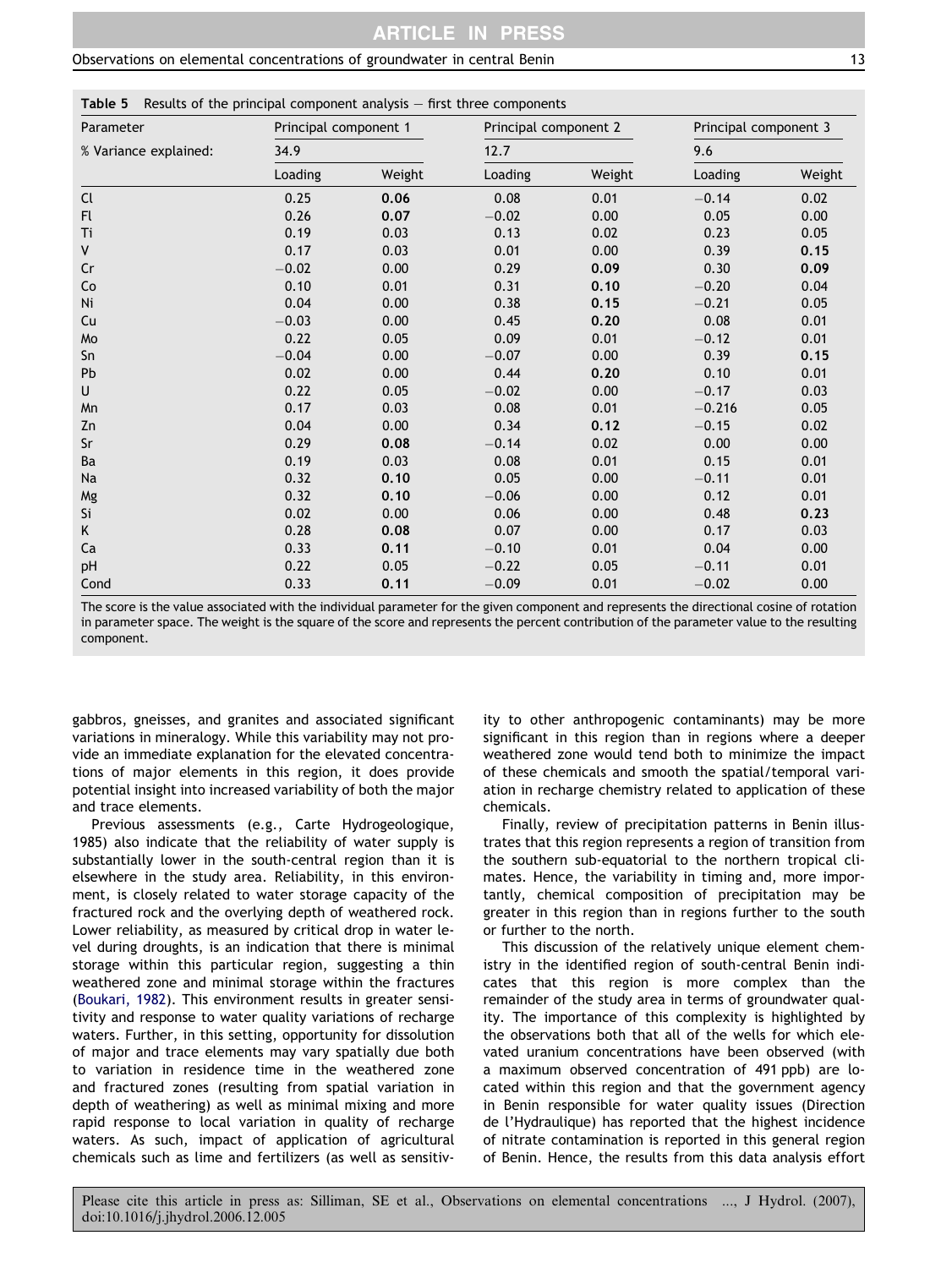<span id="page-13-0"></span>highlight the need for further study of the source waters and mechanisms impacting groundwater quality in this region of Benin.

# **Conclusions**

This study has provided baseline elemental chemistry data for description of groundwater quality in central Benin, West Africa. Results from this study have included identification of dependence of element concentrations in groundwater on geology, spatial trends in these concentrations, regions of deviation from these trends, and dominant features of the elemental composition. In addition, this work has provided a baseline for continuing studies of spatial and temporal variations in groundwater quality due to natural and anthropogenic processes. Consistent with the work of other authors (Farnham et al., 2003, 2000), it is noted that the combination of the five analysis techniques (exploratory analysis, indicator variables, cluster analysis, variogram analysis, and PCA) allowed identification of trends in the element concentrations, confirmation of those trends, and examination of groupings of data across both physical space (e.g., latitude and longitude) and parameter space (e.g., the groups of parameters identified by PCA).

# Acknowledgements

This work was supported from a number of grants, including funding through the NSF-REU program (NSF EEC-0139659), the NSF international program (NSF INT-0138238) and the West Foundation. Acknowledgement is hereby given to graduate students who helped to analyze early subsets of these data and students who participated in this research through our REU program: Mr. Benjamen Roope, Ms. Clara Galbis-Reig, Ms. Erica McKenzie, Mr. Steven Skripnik, Ms. Melissa Werner, Mr. Brian Weiss, Mr. Matthew Bussman, and Ms. Sarah Schooley. Review comments provided by Dr. Karen Johannesson and an anonymous reviewer led to substantial revision of both this manuscript and the underlying data analysis; both reviewers are acknowledged for their contributions.

# References

- Affaton, P., 1975. Etude géologique et structurale du Nord-Ouest du Dahomey, du Nord Togo et du Sud-Est de la Haute Volta. Trav. Lab. Sci. Terre S<sup>t</sup>-Jérôme, Marseille, B, 10, 201 pp, 96 fig.
- Aldenderfer, M.S., Blashfield, R.K., 1984. Cluster Analysis. Sage Publications, Newbury Park.
- Azonsi, F., Adjomayi, A., 2005. Rapport général sur le réseau piézométrique en République du Béni. Rap. SEH-DRE-DGH. Cotonou.
- Berg, T., Royset, O., Stinnes, E., 1994. Trace elements in atmospheric precipitation at Norwegian background stations (1989– 1990) measured by ICP-MS. Atmospheric Environment 28 (21), 3519–3536.
- Boukari, M., 1980. Contribution à l'étude hydrogéologique des régions de socle de l'Afrique occidentale: mise au point des connaissances relatives à la République Populaire du Bénin. Rap. Dépt. Géol. No 4. Nouv. Série, Mémoire de DEA, Univ. de Dakar, Sénégal. 141 pp, 13 tableaux ann., 1 carte hors texte.
- Boukari, M., 1982. Contribution à l'étude hydrogéologique des régions de socle de l'Afrique Intertropicale: l'hydrogéologie de la région de Dassa-Zoumé (Bénin). Thèse de 3<sup>éme</sup> cycle, Univ. de Dakar, 142 pp & Annexes.
- Boukari, M., 1989. Etude de synthèse et de cartographie relative au cadre physique et aux ressources naturelles de la région nord du Bénin: rapport de synthèse et notices explicatives des cartes. SERHAU, Cotonou, Bénin. 68 pp, 6 Ann. 5 cartes hors texte.
- Boussari, W.T., 1975. Contribution à l'étude géologique du socle cristallin de la zone mobile Pan-africaine (région central du Dahomey). Thèse de 3<sup>éme</sup> cycle, Univ. Besancon, 236, 105 pp.
- BRGM, 1978. Carte géologique au 1/200 000 du Bénin et du Togo entre les 9<sup>éme</sup> et 10<sup>éme</sup> degré de latitude Nord. Obemines. Cotonou, Bénin. 78 RDM 055 AF conseil Entente. Obemines, Cotonou. 2 feuilles, 1 notice explicative.
- Carte Géohydraulique, 1985. Carte hydrogéologique du Bénin à l'échelle de 1/500 000. DH. Cotonou, Bénin. 1 carte, 1 notice explicative.
- Carte Hydrogeologique, 1985. Geohydraulique, 10 Rue Eugene Renault, 94 700, Maisons-Alfort, France.
- Conwell, P.M., Silliman, S.E., Zheng, L., 1997. Design of a piezometer network for estimation of the variogram of the hydraulic gradient: the role of the instrument. Water Resources Research 33 (11), 2489–2494.
- Crane, P., 2005. Implementation of a sustainable groundwater quality monitoring program in rural Benin, West Africa. Masters Thesis, University of Notre Dame, 165 pp.
- Engalenc, 1978. Les modalités de la recherche d'eau dan les roches cristallines fracturées de l'Afrique de l'Ouest. Bull. CIEH, n° 33-34, Ouagadougou, pp. 22–30.
- Farnham, I.M., Stetzenbach, K.J., Singh, A.K., Johannesson, K.H., 2000. Deciphering groundwater flow systems in Oasis Valley, Nevada, using tracer element chemistry, multivariate statistics, and geographical information systems. Mathematical Geology 32 (8), 943–968.
- Farnham, I.M., Johannesson, K.H., Singh, A.K., Hodge, V.F., Stetzenbach, K.J., 2003. Factor analytical approaches for evaluating groundwater trace element chemistry data. Analytica Chimica Acta 490 (1–2), 123–138.
- Freydier, R., Bupre, B., Lacaux, J.P., 1998. Precipitation chemistry in intertropical Africa. Atmospheric Environment 32 (4), 749–765.
- Galbis-Reig, C., 2001. Analytical and statistical analysis of groundwater for the determination of atmospheric, geologic. Masters thesis, University of Notre Dame, Notre Dame, Indiana, 115 pp.
- Goni, I.B., Fellman, E., Edmunds, W.M., 2001. Rainfall geochemistry in the Sahel region of northern Nigeria. Atmospheric Environment 35, 4331–4339.
- Guiraud, R., 1975. Eléments pour une orientation nouvelle de la recherche des eaux souterraines dans les régions à substratum métamorphique ou éruptif de l'Afrique Occidentale. Réun. Porto-Alegre, Mém. AIH, vol. XI, pp. 15-19.
- Istituto Ricerche Breda, 1982. Etude de cartographie et de prospection minière de reconnaissance au Nord du 11<sup>éme</sup> parallèle. Projet FED No. 4105-011-13-20. Projet FED No. 4105-011-13-20, Obemines. Cotonou, Bénin. 1 carte impr.,1 rap. de synt. (55 pp et 20 annexes), 6 documents annexes.
- Istituto Ricerche Breda, 1987. Etude de cartographie et de prospection minière de reconnaissance au Sud du 9<sup>éme</sup> parallèle. Projet FED No. 5100-11-13-015, Obemines. Cotonou, Bénin. 3 cartes impr., 1 rap. de synt. (80 pp) + annexes.
- Jolliffe, I.T., 2002. Principal Component Analysis. Springer, New York, 487 pp.
- Journel, A.G., Huijbregts, Ch.J., 1978. Mining Geostatistics. Academic Press, New York, 600 pp.
- Kaufman, L., 1990. Finding Groups in Data: An Introduction to Cluster Analysis. John Wiley, New York, 342 pp.
- Kraemer, D.K., Rabinowitz, I., Johannesson, K.H., Stetzenback, K.J., 1996. Trace element geochemistry in water from selected